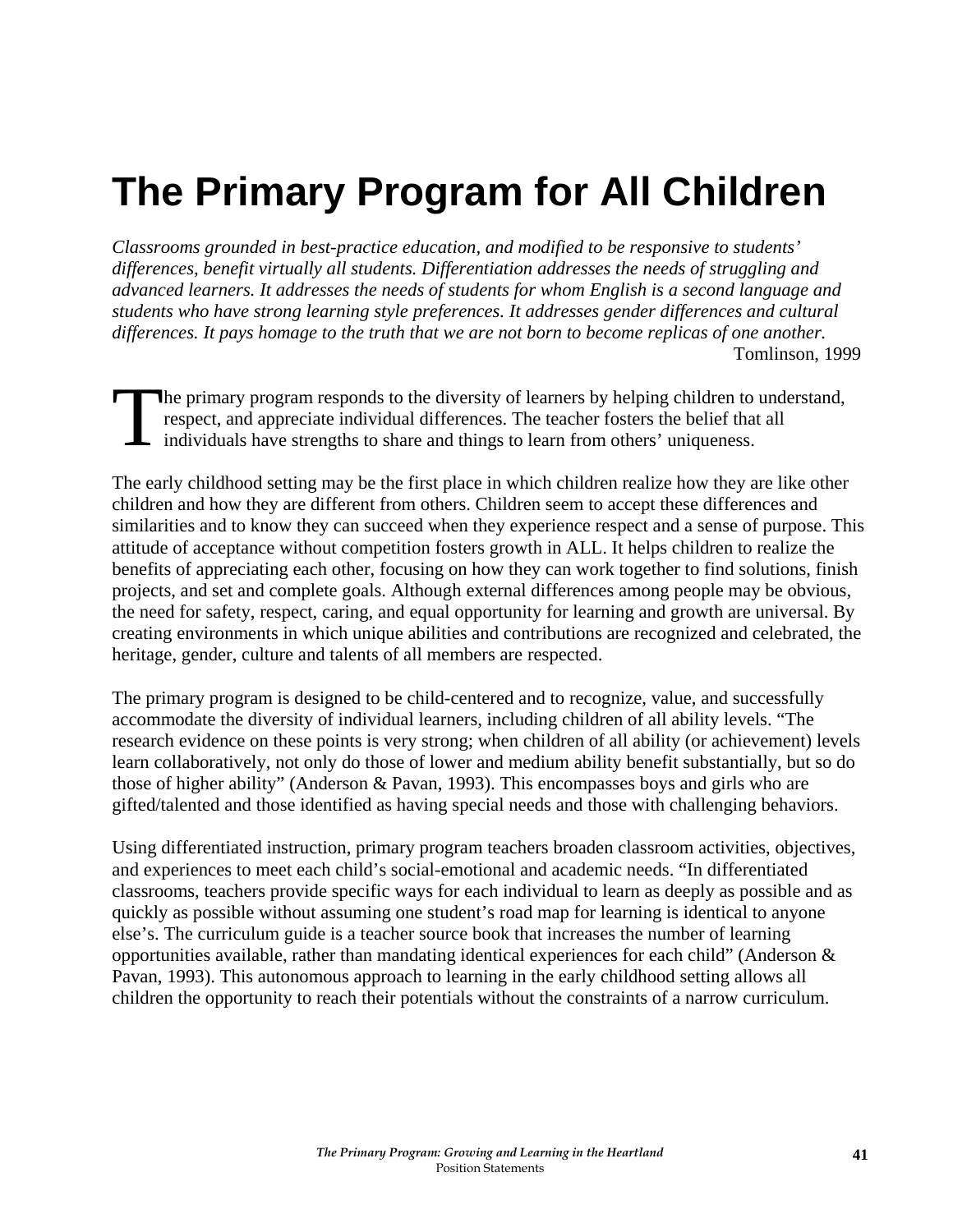In the end, it is not standardization that makes a classroom work. It is a deep respect for the identity of the individual. A teacher in a differentiated classroom:

- Respects the learning level of each student
- Expects all students to grow, and supports their continual growth
- Offers all students the opportunity to explore essential understandings and skills at degrees of difficulty that escalate consistently as learners develop understanding and skill
- Offers all students tasks that look—and are—equally interesting, equally important, and equally engaging.

A framework needs to be in place that addresses the gender, culture, ability level, language and learning style. Every child who comes through the door of any classroom or center is entitled to support and guidance from adults who believe in developing that child's potential. There are characteristics that all children should expect from the teaching and learning in a healthy classroom. This begins when a teacher:

- Appreciates each child as an individual
- Remembers to teach the whole child, considering individual, physical, social and emotional needs
- Continues to develop expertise
- **Links students and ideas**
- Strives for joyful learning
- Offers high expectations and many opportunities for scaffolding
- Helps students make their own sense of ideas
- Shares the teaching with students
- **Strives clearly for student independence**
- Uses positive energy and humor
- Knows that discipline is more covert than overt (Tomlinson, 1999)

Educators can then plan for the child whose needs extend beyond the scope of daily practices.

"Young children with special needs are a tremendously diverse group…Two certain facts about children with special needs are *they are all children and they all have unique needs.* First, because children with special needs are children, they have needs shared by all children. These include physical needs for shelter, rest and nourishment and psychological needs to be nurtured, safe and accepted. Second, children with (special needs) have needs that are NOT shared by all other children. They need environments that are specifically organized and adjusted…they need professionals who are competent in meeting the general needs of young children…who value working cooperatively with families to meet family needs and to help families promote their child's development" (Bredekamp & Rosegrant, 1992).

The teacher can help children realize their areas of giftedness and can nurture those gifts. Children can also be taught to recognize the giftedness/uniqueness of others and not to be threatened by differences. When all children's gifts are nurtured, when strengths and differences are accepted and celebrated, when learning with and leaning upon others helps individuals and the group to grow, then gender, cultural and ability differences are addressed naturally. Teachers can expect all children to show progress toward a set of standards. When all teachers in every setting are meeting children's needs, progress is continual and all children learn.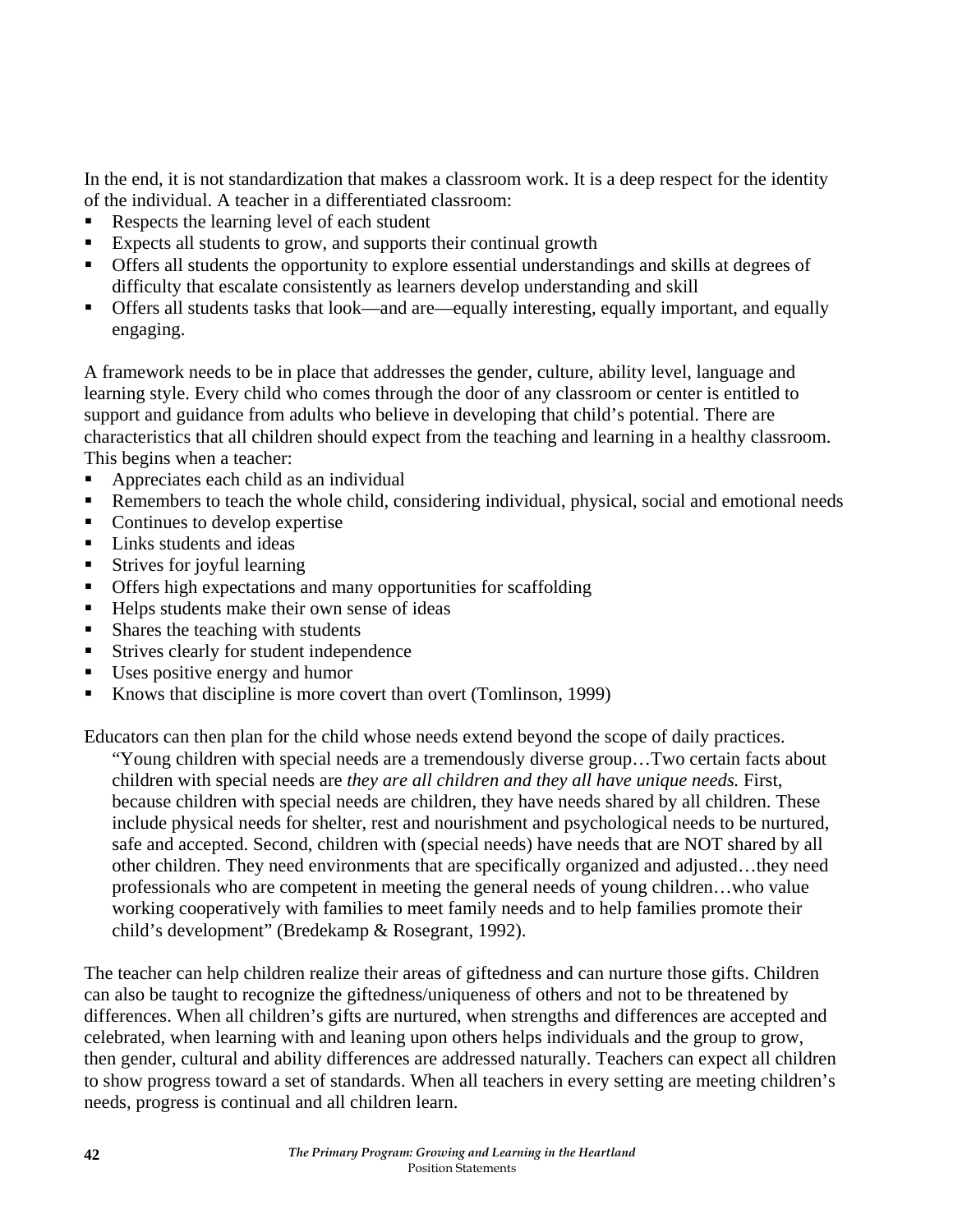### **References**

- Anderson, R. H. and Pavan, B. N. (1993). *Nongradedness: Helping it to happen*. Lancaster, PA: Technomic Publishing Co., Inc.
- Bredekamp, S. & Rosegrant, T. (1992). *Reaching potentials: Appropriate curriculum and assessment for young children.* Washington, DC: National Association for the Education of Young Children, p. 95.
- Tomlinson, C. (1999). *The differentiated classroom: Responding to the needs of all learners*. Alexandria, VA: Association for Supervision and Curriculum Development. pp. 31-34.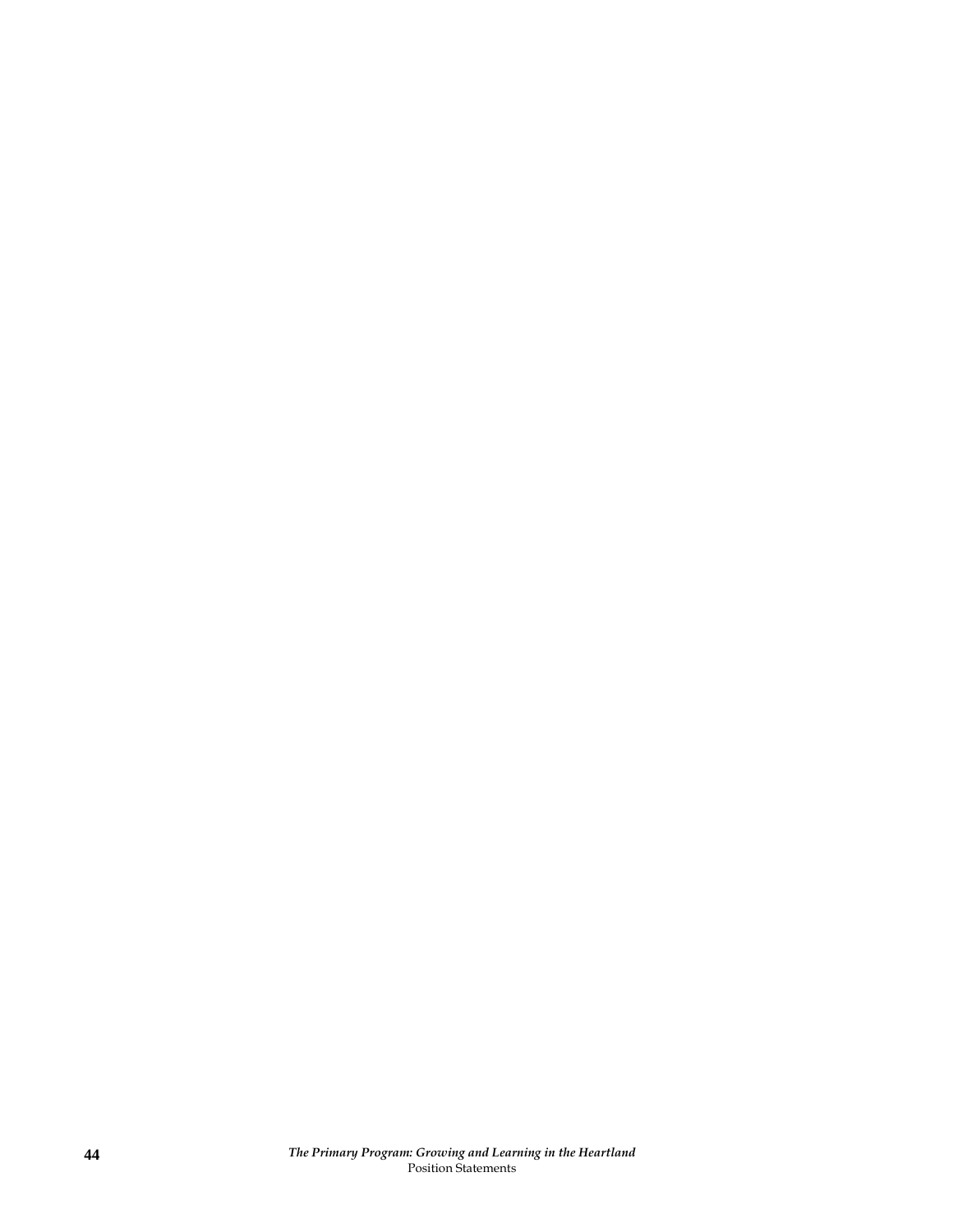# **Achieving High Standards**

*To increase test scores or to be world-class in math and science without empowering students or affirming the dignity of human life is to lose the essence of what we and education are presumably all about … In the end, our goal must be not only to prepare students for careers, but also to enable them to live with dignity and purpose; not only to give knowledge to the student, but also to channel knowledge to humane ends* ... **Example 2018 Example 2018 Boyer in Goldberg, 1995** 

### **T** ffective early childhood classrooms provide rich experiences that offer quality content and are appropriate for the learning capabilities of the children. **It is only through the application of appropriate early childhood learning practices that high standards can be implemented and achieved.**<br> **Examplemented and achieved.**

A perception by some that the implementation of content standards is in conflict with established perspectives on early education reflects misunderstanding both of the intent of standards and how to provide effective early childhood programs. Misunderstanding of good early childhood practices by educators can result in teaching practices which do not sufficiently challenge children to reach their highest potential (NAEYC & NAECS/SDE, 1991.) Kindergarten/primary classrooms that are "experientially rich", but "content poor" are unacceptable. Likewise, standards must never be applied in ways that cause any young child to experience repeated failure. Failure is the antithesis of achieving high standards.

Appropriate practice is about **how** children learn, **how** highly competent teachers teach, and **how** family members and school personnel work cooperatively to support each child's learning and development. **Standards are the target. One does not abandon good practice to lead children toward the achievement of high standards.** To do so results in the opposite outcome. Responsible practitioners ensure that expectations remain high, but that teaching practices adapt to the range of capacities of young learners, so that repeated success leads toward higher and higher achievement.

Practices, which have been demonstrated to assist young children in meeting high standards, include:

- Providing high-quality and age-appropriate curriculum and instruction which emphasizes direct interaction with materials, with adults, and with other children.
- Emphasizing early childhood literacy, including outreach by the school to children's families and the community's prekindergarten programs (Snow, et al., 1998).
- Involving children in setting meaningful and accessible learning goals, selecting and managing their learning, and in assessing their learning.
- **Employing a wide variety of instructional approaches to assure that the learning levels and** individual styles of children are accommodated.
- Reducing class sizes at the primary level to below twenty (Nye, et al., 1994).
- Keeping children and teachers together in heterogeneous groups for more than one year (Katz, et al., 1990).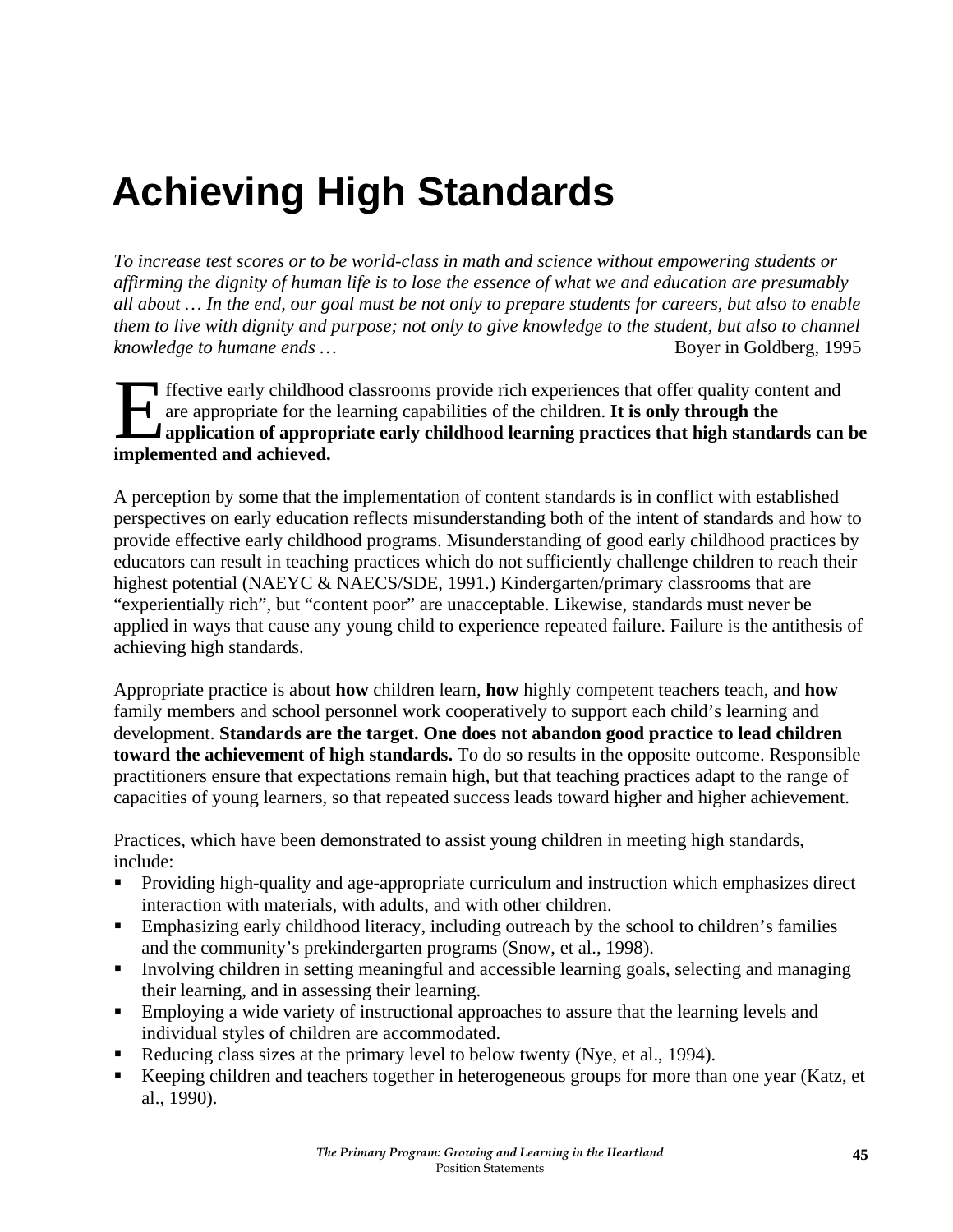- **Providing professional development that deepens teachers' content knowledge and improves** instructional strategies to engage all children in learning.
- Setting explicit expectations for all stakeholders, including families and communities.
- Extending learning time through before- and after-school programs, tutoring, summer programs, and year-round schooling.

Currently accepted practices for working with younger children are based on a newer synthesis of viewpoints about growth and learning and take into consideration what is generally understood about:

- How development and learning unfold in universal or normative patterns
- How the patterns may differ for each individual
- The influence of the family and of the community context, including the language and culture the child brings to school, as well as the expectations of the larger culture for what needs to be learned (Bredekamp & Copple, 1997).

Some educators and members of the public think that setting standards and then only accepting children in school when they are "ready" to achieve them is the way to elevate achievement. In reality, young children are always ready to learn. They have been learning from the moment of birth, are eager to learn more and more, and can achieve quite spectacular things when caring adults (family members, caregivers, and teachers) interact in ways that help them move to that "just manageable" next level of accomplishment.

This concern with whether state and/or local standards are achievable is causing some educators to discuss a return to practices which have been shown to be ineffective in the past. Those include: recommending a change in the kindergarten entrance age to cause children to be older at the beginning of school; screening prior to kindergarten entrance to limit the enrollment of the "unready"; extra-year programs (programs known as readiness or developmental kindergartens and junior, pre-first, or pre-second grade;) and/or recommending grade retention at the kindergarten/primary level. Such practices have been demonstrated through decades of research to be ineffective and continue to have unintended negative consequences for children (Meisels, 1992). Reinstating them will do nothing to improve children's achievement.

The establishment of standards is intended to increase children's opportunities to learn—not to punish them for failing to meet the standard at an arbitrarily determined point in their development. **Educators and parents must work cooperatively to assure that every child receives the support and instruction needed to reach his or her highest potential.**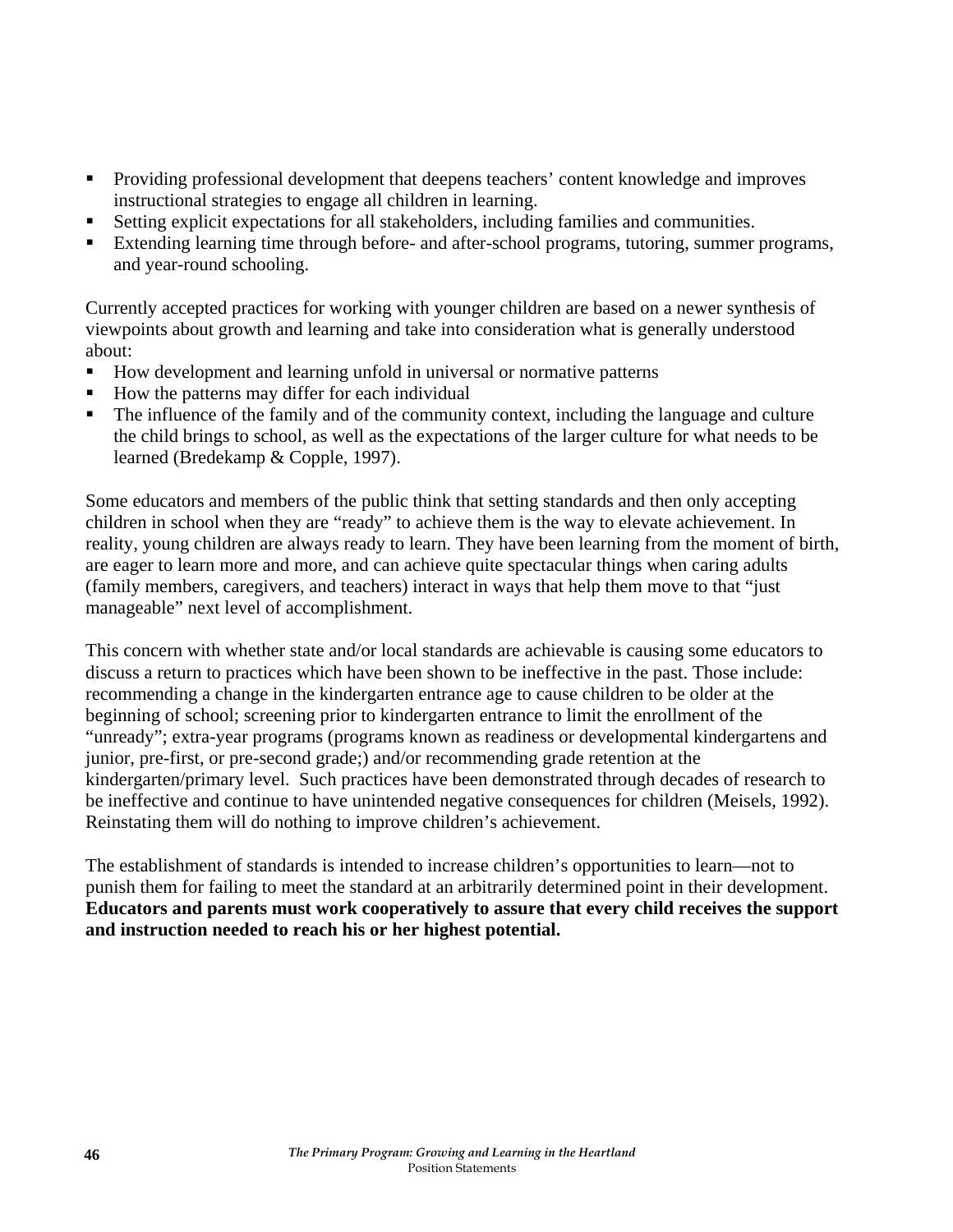#### **References**

- Bredekamp, S. & Copple, C. (Eds.). (1997). *Developmentally appropriate practice in early childhood programs.* Rev. ed. Washington, DC: National Association for the Education of Young Children.
- Goldberg, M. F. (1995). A portrait of Ernest Boyer. *Educational Leadership*. *52*(5).
- Katz, L.G., Evangelou, D. & Hartman, J.A. (1990). *The case for mixed-age grouping in early childhood education programs.* Washington, DC: National Association for the Education of Young Children.
- Meisels, S. J. (1992). Doing harm by doing good: Iatrogenic effects of early childhood enrollment and promotion policies. *Early Childhood Research Quarterly. 7*(2), 155-175.
- National Association for the Education of Young Children & National Association of Early Childhood Specialists in State Department of Education. (1991). Guidelines for appropriate curriculum content and assessment in programs serving children ages 3 through 8. *Young Children, 46*, 21-38.
- Nye, B.A., Boyd-Zaharias, J., & Fulton, B.D. (1994). *The lasting benefits study: A continuing analysis of the effect of small class size in kindergarten through the third grade on student achievement test scores in subsequent grade levels—seventh grade (1982–83), technical report.* Nashville: Center of Excellence for Research in Basic Skills. Tennessee State University.
- Snow, C.E., Burns, M.S., & Griffin, P. (Eds.). (1998). *Preventing reading difficulties in young children.* National Research Council. Washington, DC: National Academy Press.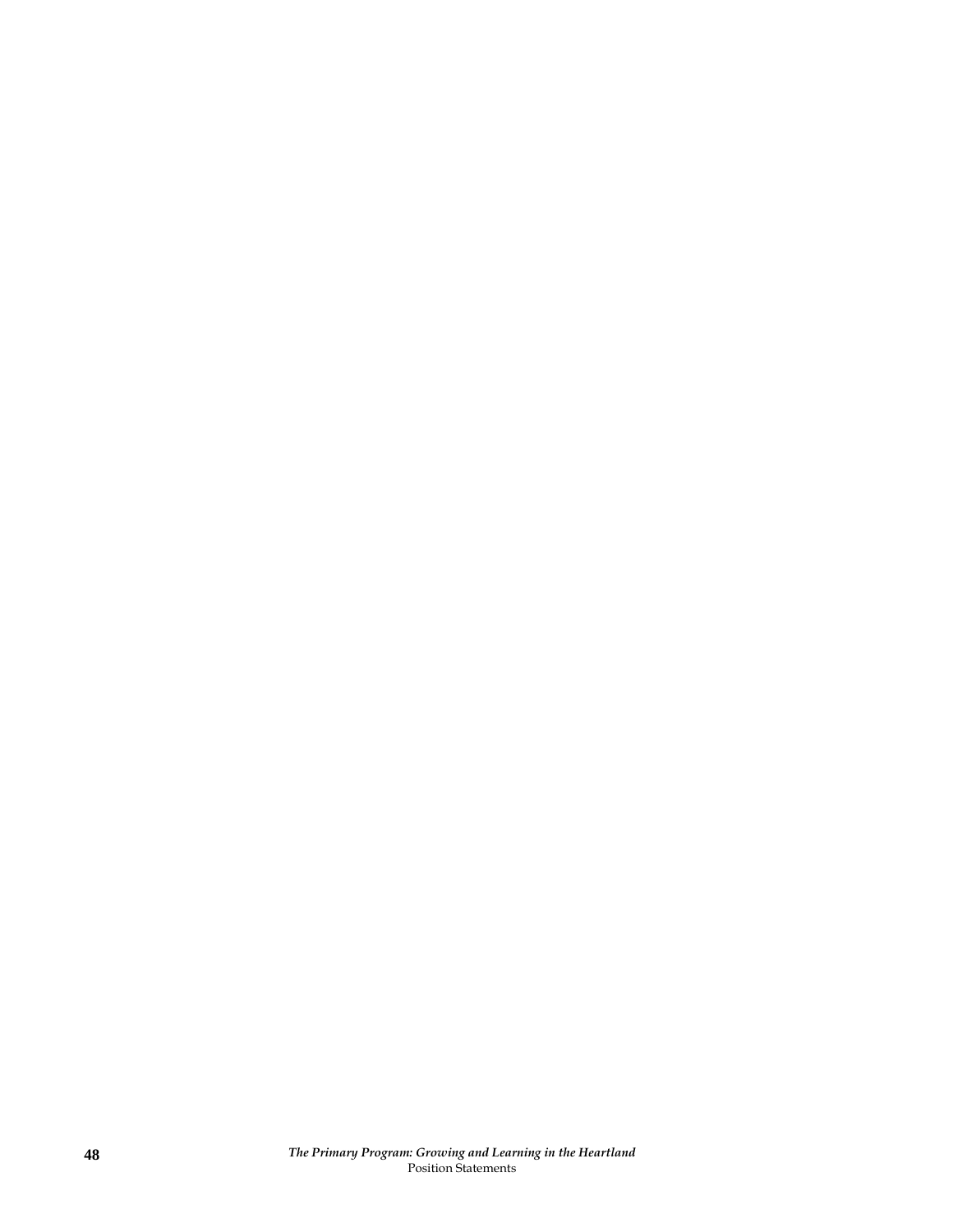# **Ethics in Early Childhood Education**

*Above all, we shall not harm children. We shall not participate in practices that are disrespectful, degrading, dangerous, exploitative, intimidating, emotionally damaging or physically harmful to children.* National Association for the Education of Young Children, 1998

#### **Ethical behavior should guide decision making of early childhood professionals at all times.**

T any things affect the decisions of teachers regarding young children in their care: family values, home culture and language, school or program policies, and society in general. Teachers are constantly making decisions about children. Usually decisions are made with Teachers are constantly making decisions about children in their care: family values, home culture and language, school or program policies, and society in general. Teachers are constantly making decisions about children. answer and educators get caught making a decision between equally unfavorable alternatives. This kind of a dilemma is referred to as an "ethical dilemma." For example:

- Most teachers of young children know that the research related to retention suggests that it is not in the best interest of the child, educationally or emotionally. However, in some situations, grade retention is routinely practiced and encouraged for certain children. If the teacher knows of the research and is forced to practice something against her best judgment, the teacher is faced with a professional dilemma.
- A teacher may feel the employer is not following the state licensing standards for child to adult ratio. If he/she reports the situation, he may be fired, even though he is trying to improve the learning environment and he loves and needs his job. What does he do?

*Ethics is the science which enables us to understand humanity as it is and humanity as it could be; and then instructs us on how to move from reality to the ideal. To act ethically is to exercise choice which ends in right action. Virtue is the cause of right choice.*  MacIntyre, 1981

 A school district may require the use of corporal punishment, which is in conflict with an administrator's professional beliefs about positive discipline for children. What should she/he do?

In some cases, solving the problem is a matter of reversing what has been an unacceptable trend or practice. It may be a case of education, training, or communication with all parties. But often there is not a simple answer. Often, "the right answer" doesn't surface or two values are in conflict and the early childhood practitioner feels caught in the middle. We are forced into choosing an answer that doesn't feel right. But in every case, we must focus on doing the right thing, making an ethical decision.

*The NAEYC Code of Ethical Conduct* can be used to help make difficult decisions. It is a reference to help clarify our thinking and prioritize our responsibilities. Divided into three parts, it is built upon **Core Values** that we hold about **what we ought to do and to be** with young children, the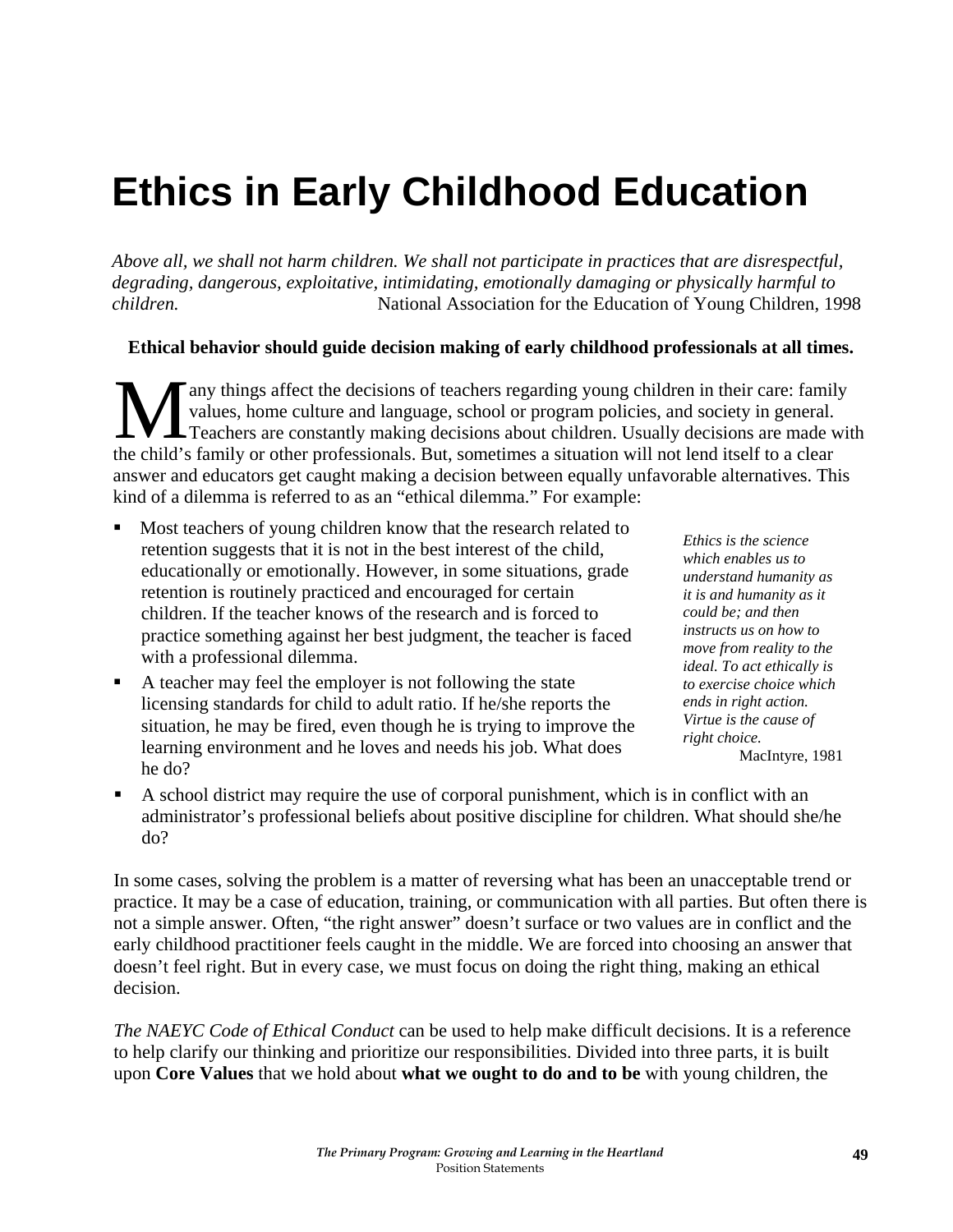**Principles** that define practices, and **Ideals**, or exemplary practice. It is a professional compass for use in making a decision.

**The Core Values** are "deeply rooted in the history of our field" such as:

- Appreciating childhood as a unique and valuable stage of the human life cycle
- Basing our work with children on knowledge of child development
- Appreciating and supporting the close ties between the child and family
- Recognizing that children are best understood and supported in the context of family, culture, community, and society
- Respecting the dignity, worth, and uniqueness of each individual (child, family member, and colleague).

The **Ideals** guide actions. Conscientious practitioners:

- Are familiar with the knowledge base of early childhood care and education and keep current through continuing education and in-service training
- Recognize and respect the uniqueness and the potential of each child
- Respect the dignity of each family and it's culture, language, customs, and beliefs.
- Establish and maintain relationships of respect, trust, and cooperation with co-workers.
- Create a climate of trust and candor that will enable staff to speak and act in the best interest of children, families, and the field of early childhood care and education

The **Principles** guide our responsibilities. The most important principle:

 *Above all, we shall not harm children. We shall not participate in practices that are disrespectful, degrading, dangerous, exploitative, intimidating, emotionally damaging or physically harmful to children.* 

#### **This principle has precedence over all others in the Code.**

The *Code of Ethics* should guide our daily work with young children. It should be used when we make decisions and set policies. It defines our responsibility to support children—*without harm*—to reach challenging and achievable goals. It can be used to open a dialogue when we face difficult decisions. It can be used to help us 'think aloud' and reflect with colleagues who share our concern for children. As a profession, we must hold ourselves to the highest standards in order to provide safe, healthy, nurturing and responsive settings for children when making decisions.

#### **References**

MacIntyre, A. (1981). *After virtue*, London. Notre Dame, IN: University of Notre Dame Press.

National Association for the Education of Young Children. (1998*). Code of ethical conduct*. Washington, DC: Author.

Note: *The content of the position statement was adapted with permission from* NAYEC's The Code of Ethical Conduct, which is included at the end of the position statement section.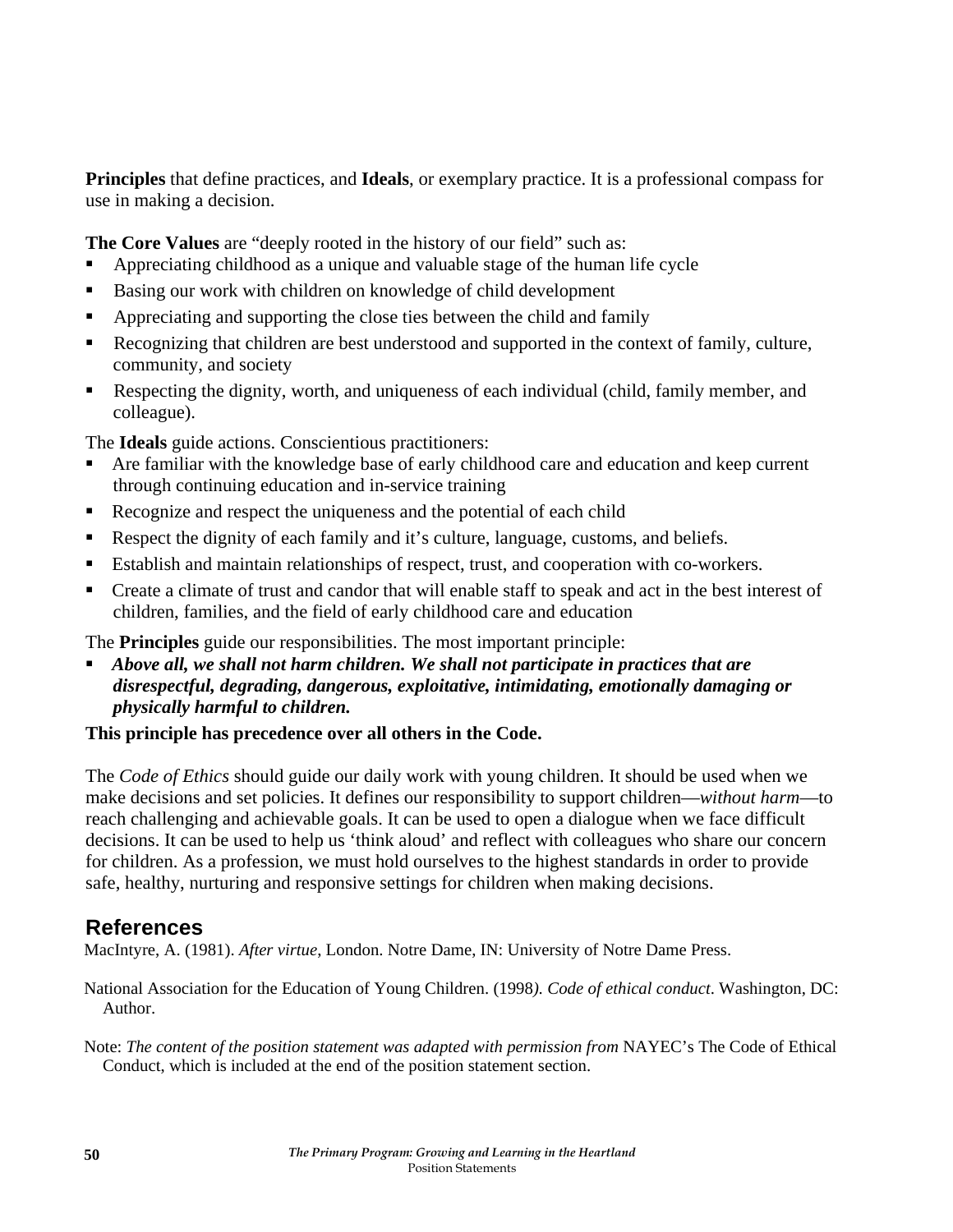# **Home, School, and Community Partnerships that Work**

*The model of school, family, and community partnerships locates the student at the center.* 

Epstein, 1997

**Children learn best in schools that support academic excellence and that encourage partnerships among school staff, families, and community members.** 

ffective partnerships are based upon mutual collaboration and communication. Schools, families, and children want these home-school connections. Research has shown that, in most cases:  $\prod_{\text{cas}}$  ffe

- Families want their children to do well in school and want to be involved in their child's education.
- Teachers and administrators want family involvement.
- Children want their schools and families to communicate with one another (Epstein, 1997).

School-family-community connections benefit everyone involved. Families give their children a clear message that learning is an important and respected endeavor. Schools give their students a clear message that the involvement of all families is valued. School administrators demonstrate their respect for other viewpoints by implementing a partnership model in which staff, family members, and community members are offered genuine roles in important decision making.

Family and community involvement in the schools has the added benefit of extending the boundaries of learning beyond the school building. Such involvement can lead to a better understanding of both school and community needs. School staff, family members, and community members are encouraged to become advocates for the schools and the community and to work together for school and community improvement.

Too often schools fail to recognize and remove barriers that limit family and community involvement in the schools. The scheduling of meetings and events during the traditional school day, lack of child care for younger children, lack of transportation, language differences, and families' own educational experiences may interfere with greater school involvement (Coleman, 1991). Remedies can be as simple as scheduling meetings at times more convenient to families, providing child care, transportation, and translators, as needed, and creating family friendly spaces within the schools.

Getting families more involved in schools will not necessarily lead directly to better student achievement but may have other positive effects. Epstein (1997) has described six types of school involvement that may lead to changes in students' achievement, attitudes, and/or behavior:

- 1. Parenting: [to] help all families establish home environments to support children as students
- 2. Communicating: [to] design effective forms of school-to-home and home-to school communication about school programs and their children's progress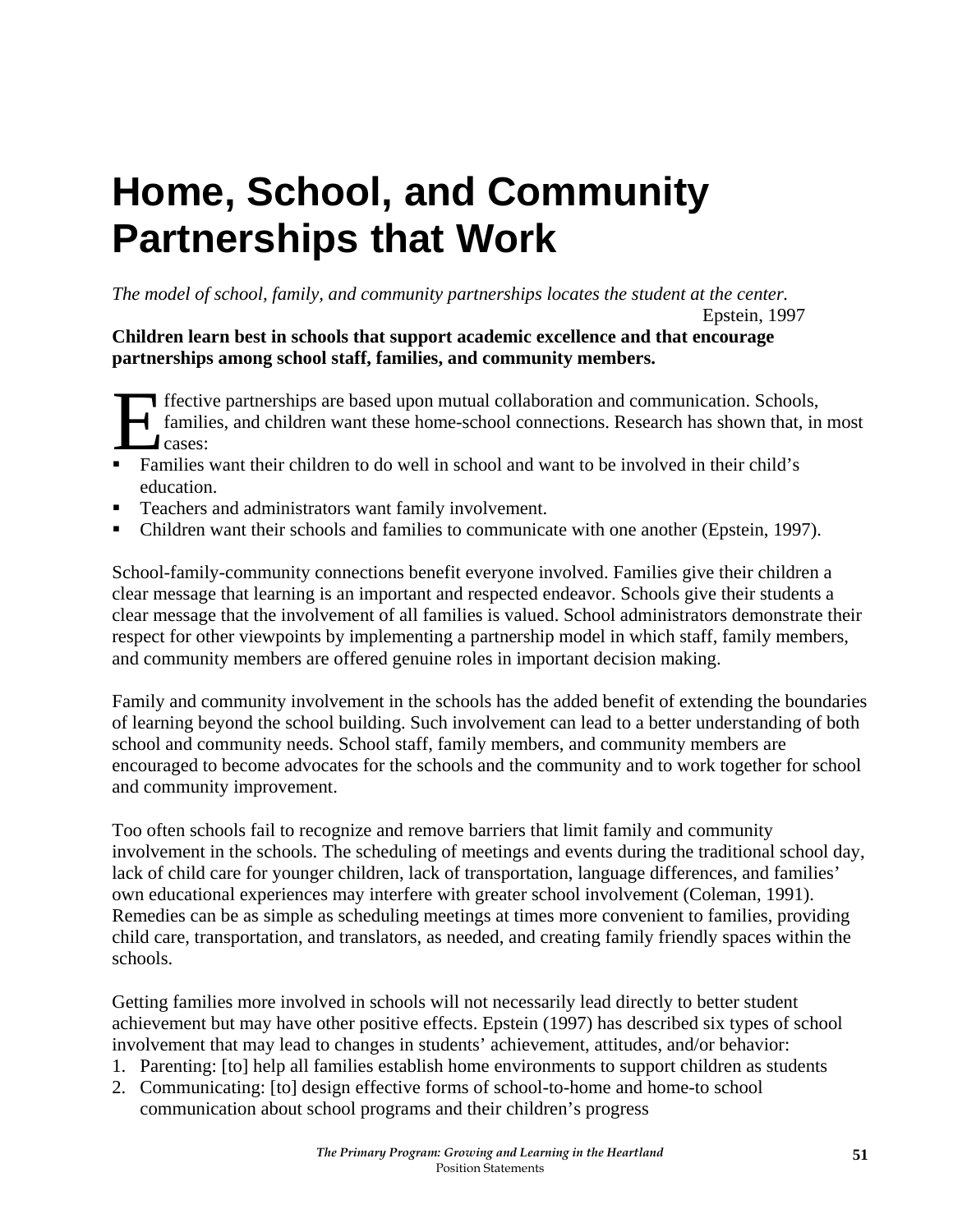- 3. Volunteering: [to] recruit and organize parent help and support
- 4. Learning at home: [to] provide information and ideas to families about how to help students at home with homework and other curriculum-related activities, decisions, and planning
- 5. Decision Making: [to] include parents in school decisions, developing parent leaders and representatives
- 6. Collaborating with Community: [to] identify and integrate resources and services from the community to strengthen school programs, family practices, and student learning and development

After choosing a goal upon which to focus, school staff, family members, and community members can identify the type of family involvement and the strategies that will help them reach that goal.

*In a partnership, teachers and administrators create more family-like schools…[and] parents create more schoollike families.*  Epstein, 1997 Rarely, if ever, can one person working alone create lasting, comprehensive change. Effective school-family-community partnerships require a committed team and a plan for action. The team is most likely to be successful if its membership is representative of all stakeholders. Successful teams also need access to resources and time to meet.

Before developing an action plan, school-family-community teams need to determine what is already working and what needs to be improved. The primary focus of action plans should be student success. Action plans should also contain connections to curricular and instructional reform.

Like rose gardens, school-family-community partnerships need to be nurtured. Partnerships are more likely to be successful when members trust one another, are committed to a common goal, communicate effectively, and share a commitment to the development of individual members' skills and abilities. Effective partnerships also take time. Short term goals and planning should take place within the context of a multi-year plan.

School-family-community partnerships benefit families, schools and the community. The primary beneficiary of these partnerships, however, is the student.

## **References**

Coleman, M. (1991). *Planning for parent participation in schools for young children*. Urbana, IL: ERIC Clearinghouse on Elementary and Early Childhood Education.

Epstein, J. (1997). *A comprehensive framework for school, family, and community partnerships, in school, family, and community partnerships: Your handbook for action*. Thousand Oaks, CA: Corwin Press, Inc.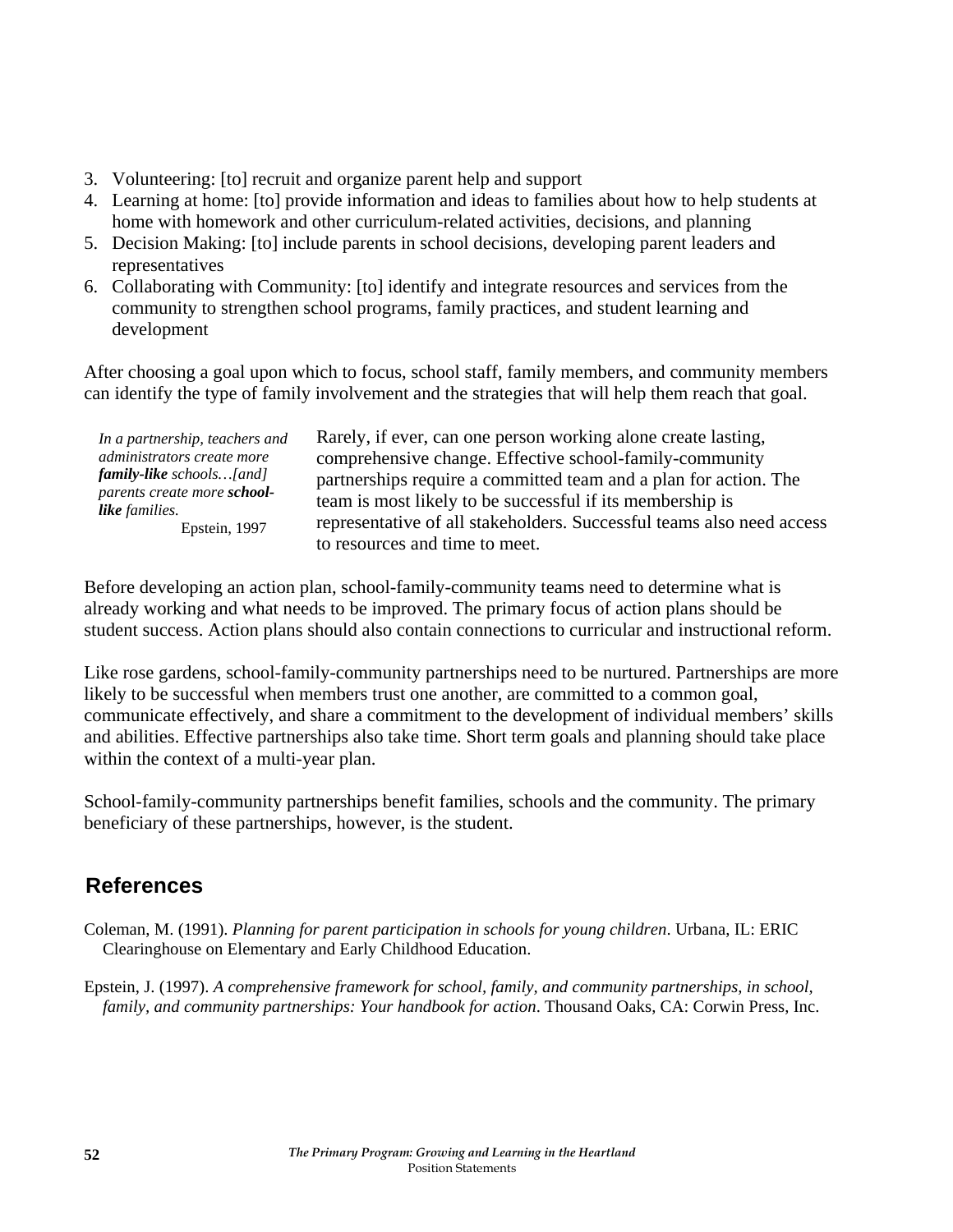# **Building Effective School Teams**

*The improvement process is sometimes easier than one thinks it is going to be. While change takes time and perseverance, if you have the patience and the will, you can be successful.* 

Quinn, et al., 1996

The primary purpose of effective school teams is to create and maintain optimal learning environments for children. The team fosters a school climate in which learning is viewed as a natural and joyful activity and all children are seen as learners, capable of working The primary purpose of effective schoenvironments for children. The team natural and joyful activity and all children harmoniously, creatively and productively.

What is a school team? Teams are groups of individuals that share several characteristics:

- Connections among members and coordination of team functions
- Clear role expectations and responsibilities for team members
- Commitment to a common goal or purpose (Quinn et al, 1996)

To be effective, school teams must include all of the adults who work with students including teachers, specialists, non-certified staff, administrators, and school board members.

Tom Rendon, 1999 While school teams can be instantly created by an administrative order, building effective teams requires time, energy, and commitment. Team members need time and opportunities to build trust, to develop relationships with one another, and to establish roles and responsibilities within the team. Teams must also develop structures and strategies for effective communication among team members and with other educational stakeholders including students, families, and other community members. In addition, teams need to be able to accept divergent opinions, resolve conflict, and make decisions in a timely manner. Team building is a continuing effort as teams evaluate their own functioning and movement toward their primary purpose of school improvement.

Effective school teams are able to:

*Teams become a way to pool everyone's* 

*wisdom.* 

- Articulate the school and/or school district's vision
- Formulate a plan, set goals, and assess their progress as they work to achieve that vision
- Communicate and collaborate effectively within the team and with students, families and other members of the community
- Work together to get necessary resources for themselves and their students
- Evaluate their own effectiveness
- Accept accountability for their actions

Effective school teams function as a whole, and individual team members are both accountable to one another and to the team. "Success or failure is a team event. No outside obstacle is an excuse for team failure, and no individuals fail. Only the team can fail" (Katzenbach & Smith, 1993).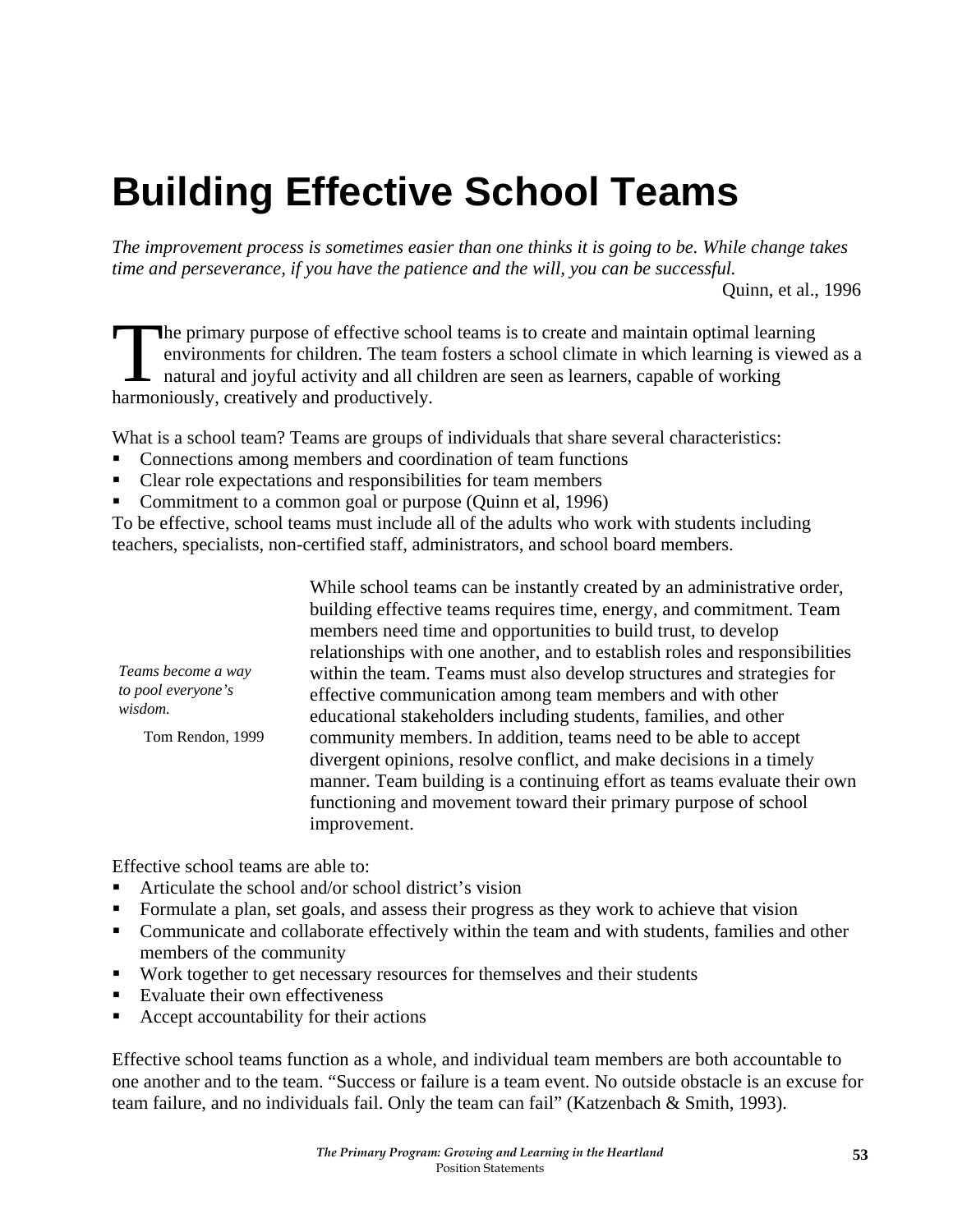Common barriers to the creation of effective school teams include:

- Administrations not fully committed to the organizational changes required to support a team environment
- **Implementation of teams without first addressing the issue of trust**
- Unrealistic expectations, including underestimating the time needed to build an effective team (Rendon, 1999)

Effective school teams benefit the staff involved, their school, and the community. Most importantly, effective teams create schools in which the primary focus is helping children learn.

## **References**

Katzenbach, J. R., & Smith, D. K. (1993). *The wisdom of teams.* New York: Harper Collins.

- Quinn, R. E., Faerman, S. R., Thompson, M. P. & McGrath, M. R., (1996). *Becoming a master manager: A competency framework.* New York: John Wiley & Sons, Inc.
- Rendon, T. (1999). Work teams fit stations' need to handle DTV transition. *Current Thinking,* (June), B4, B6, B23.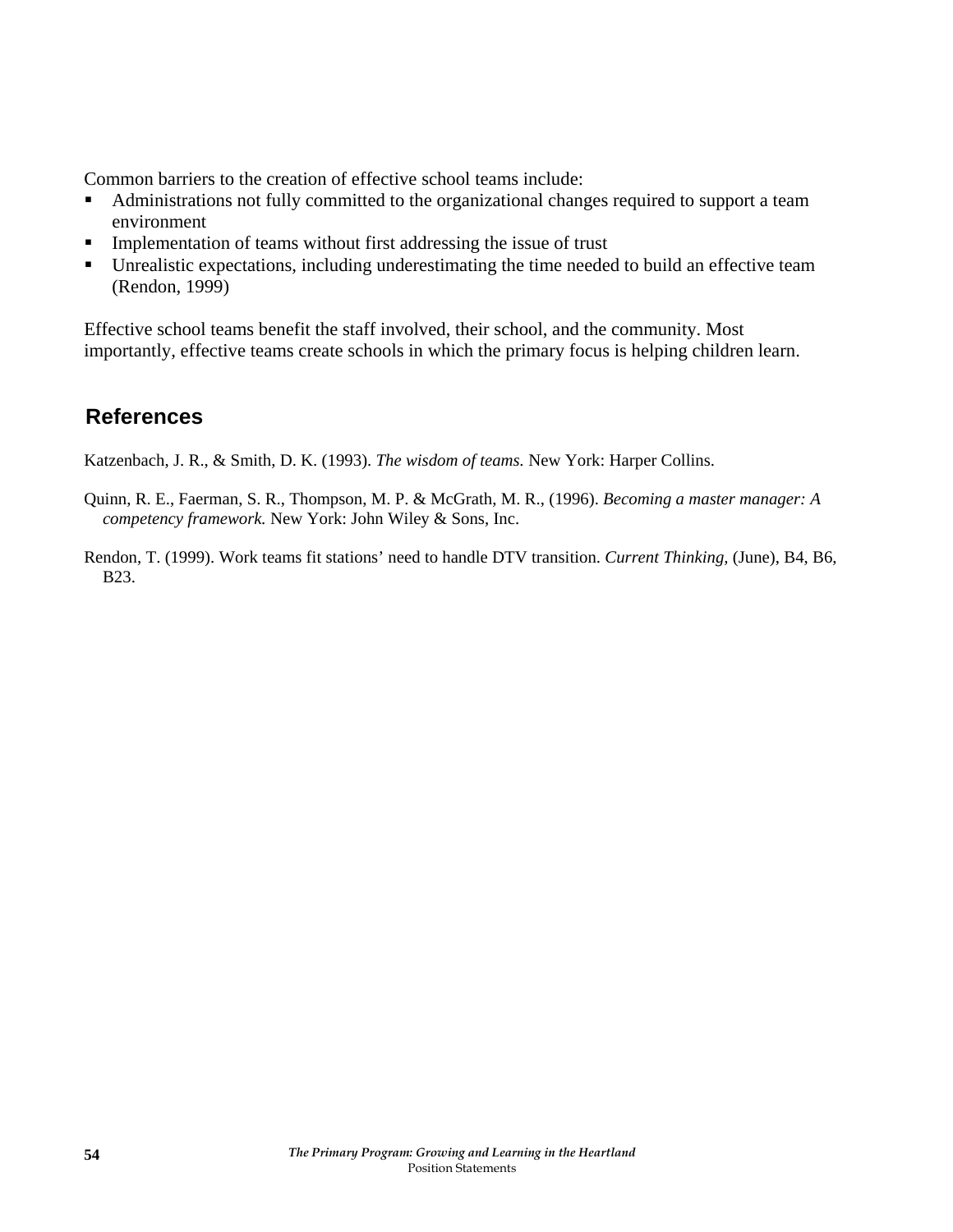# **Active Learning Through Play**

*Play teaches the child, without his being aware of it, the habits most needed for intellectual growth, such as stick-to-itiveness, which is so important in all learning. Perseverance is easily acquired around enjoyable activities such as chosen play. But if it has not become a habit through what is enjoyable, it is not likely to become one through an endeavor like school work.* 

Bettelheim in Wasserman, S.,1990

lay is a natural and universal learning activity of children and adults. It is a lifelong need and pursuit vital to all human beings. Play is motivated by an inner drive to imagine, explore, experiment, discover, and learn.  $\mathbf{P}_{\text{pun}}^{\text{lay}}$ 

The primary program views play as a critical part of the growth and development of young children. Primary age children learn through play and it is the fundamental means children use to express themselves. Play is closely connected to a child's cognitive, social, emotional and physical development. These experiences give children feedback that helps them to make sense of their world and gives adults insights into a child's development.

Play allows learners to project themselves into the realm of possibility while enabling them to develop, alter, and refine current understandings as they explore, imagine, imitate, construct, discuss, plan, manipulate, problem-solve, dramatize, create and experiment. Through play, children demonstrate their knowledge, represent their experiences, and further explore their world.

The ability to play requires skills that developmentally evolve for each child as they gain play experiences through:

- $\blacksquare$  Initiating play choices
- Maintaining a focus in play
- **Staying with an activity**
- Creating and experimenting
- Using a variety of play materials and activities
- $\blacksquare$  Enjoying play
- I Joining a group and playing with others
- Communicating and negotiating wants and needs

(Educational Productions, Inc., *Hand-in-Hand Video Series,* 1993.)

Teachers prepare the active learning environment with time, space and materials for play. Teachers facilitate play skills as an essential learning experience that supports the needs and abilities of all children. Children learn best when they can choose their own activities. Play is the work of children and should not be considered in conflict with academic learning for children through grade three. Adults provide opportunities for play and learning through the variety of materials and activities they provide. Children engage in the learning because it becomes an expressive activity that results from a desire to make sense of the world in which they live.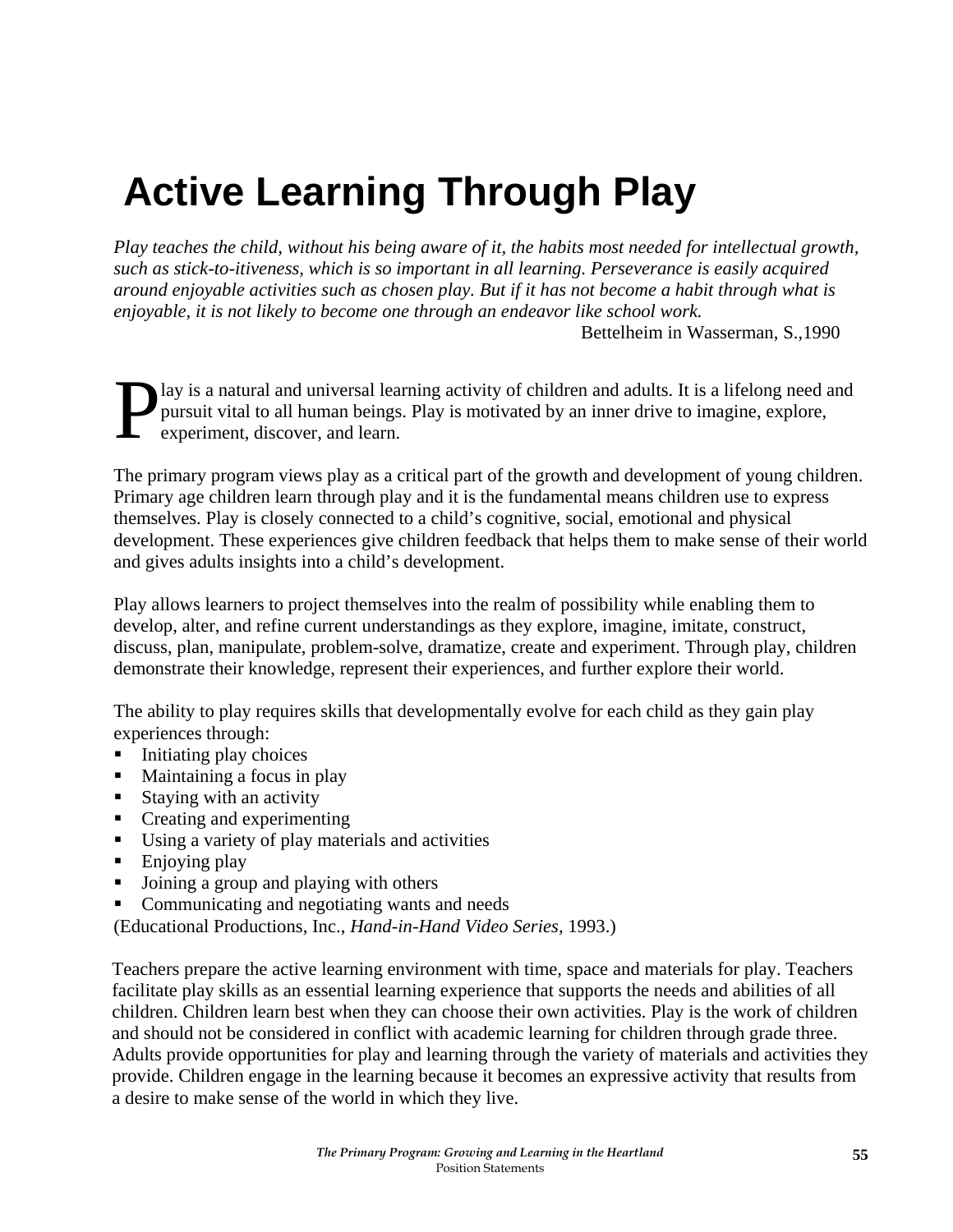## **References**

Educational Productions, Inc. (1993). *Hand-in-hand: Supporting children with play problems* (video series). (Available from Educational Productions, Inc., 9000 SW Gemini Drive, Beaverton, OR 97008.

Wasserman, S. (1990). *Serious players in the primary classroom*. New York, NY: Teachers College Press.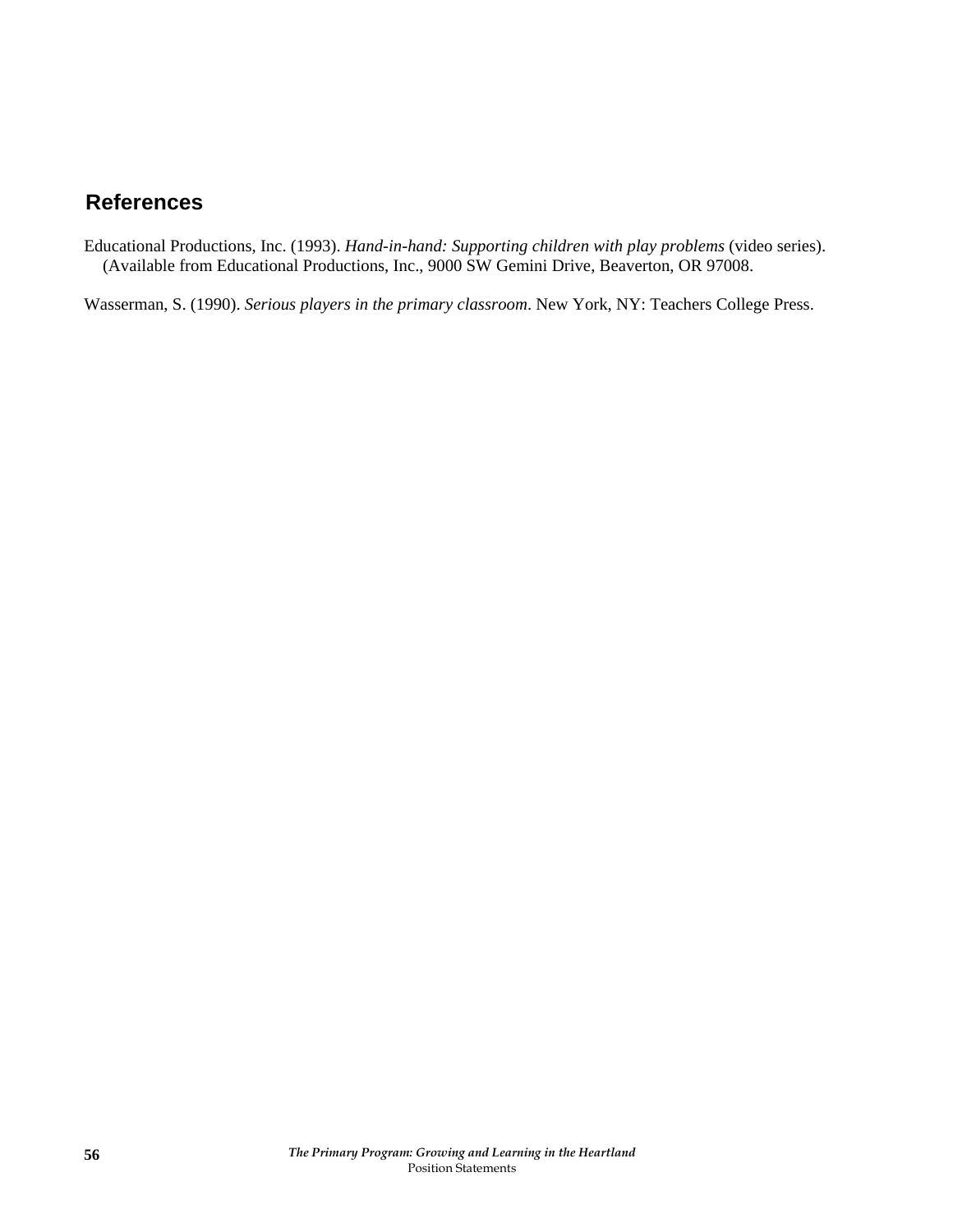# **Teaching to the Ways Children Learn**

*There is no one best way to educate all children. We must discover a child's areas of strengths and characteristic approaches to learning. We must, as much as possible, bring the teaching to where the child is.* Gardner, 1983

**Very child deserves having materials and information presented in such a way as to best** engage that child in his/her own learning. To ensure success of all children educators must be knowledgeable of how children learn; be able to identify a child's strengths; and be able to very child deserves having materials and information presented is engage that child in his/her own learning. To ensure success of a knowledgeable of how children learn; be able to identify a child's develop strategies and

Much has been discovered through the years as to how a child learns.

- **Piaget**—A sequential flow occurs through stages of development at individual rates. Learning is based on relating new experiences to prior knowledge. Concrete, hands-on experiences/activities work best to develop a pattern of problem solving and logical thinking.
- **Vygotsky**—Language and thought are interrelated and interdependent. An integral process of language as a means of structuring and representing knowledge is strongly supported. The "zone of proximal development" suggests the support/assistance needed for children to continue to stretch beyond what they can comfortably do.
- **Constructivists**—Learning is an ongoing experience where children continually act upon and organize their experiences as they try to make sense of their world. The cycle of learning starts with awareness, moves to exploration, to inquiry, to utilization and on to new awareness.
- **Brain Research—The neuroscientists are discovering individual uniqueness in how the brain** takes in, sorts, stores, and uses information. Optimal age ranges for learning specific information have been suggested. Information must be meaningful and engage the child for learning to occur.
- **Multiple Intelligences**—Each person has multiple types of intelligence. Each person has more dominance in some areas of intelligence than in others. The areas of dominance suggest the preference for learning style and method of processing information.
- **Learning Styles**—Children think and learn in many different ways. While all children can and do learn, there are variations in how they concentrate, absorb, process, and recall information.
- **The Value of Play**—Play is the fundamental, natural, universal activity of children. Understanding the stages and development of play guides teachers in their program planning.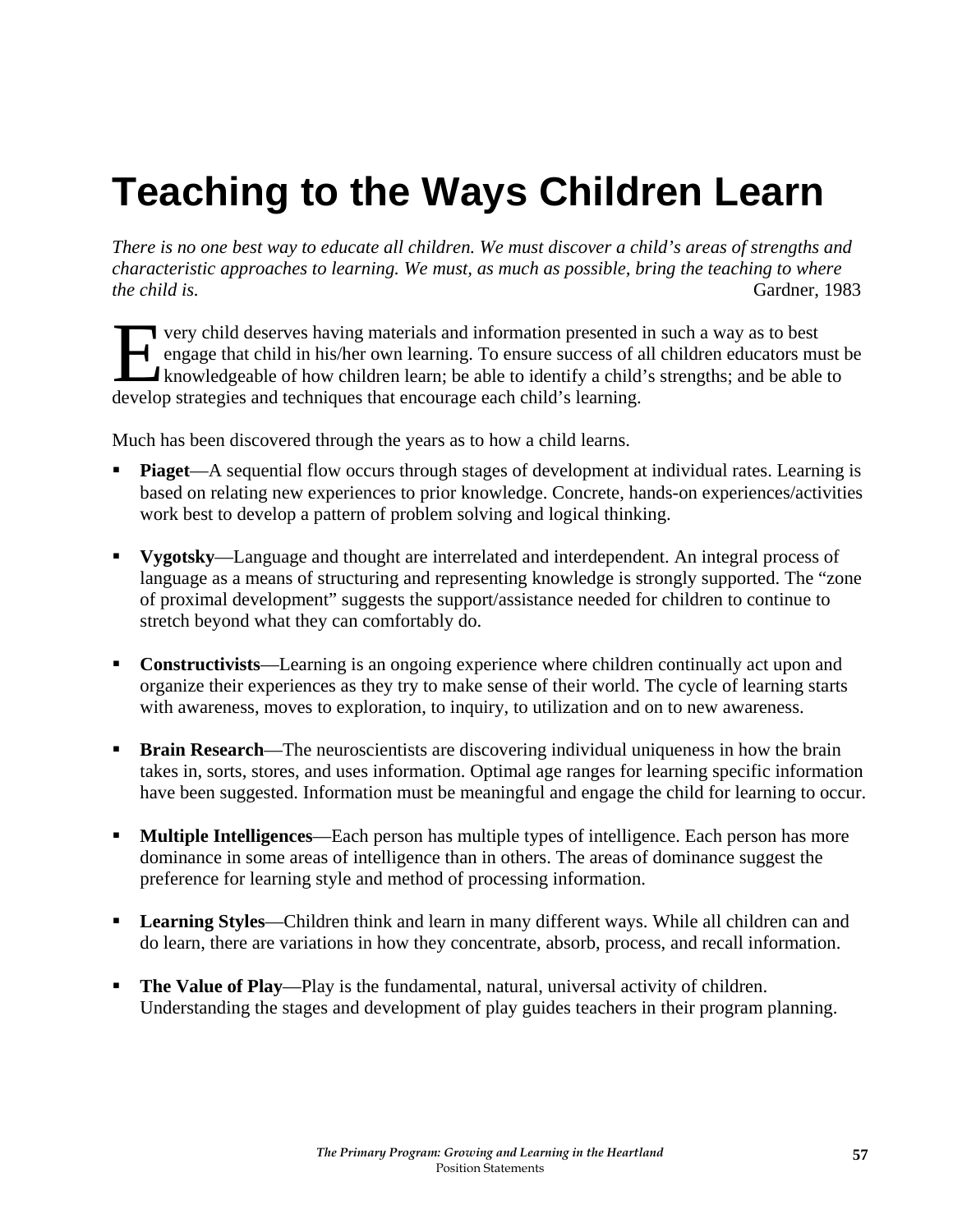- **Active Learning**—Learning occurs more easily for children who are fully engaged in meaningful activities.
	- − Children choose from available activities, materials, and experiences for a substantial portion of the day
	- − Experiences are meaningful and learner-centered
	- − Children have opportunities to ask questions, solve problems, and think independently
	- − There is a range of expectations for all children
	- − Children have opportunities to make decisions and to be creative
	- − Learners are respected and trusted
	- − Adults learn along with children
	- − Mistakes present opportunities to learn
	- − Content areas are integrated
	- − Assessment is a part of the daily routine

Research suggest that each child is born ready to learn, has his/her own rate of development and has individual strengths and weaknesses. These findings continue to reinforce the uniqueness of each child. One of the greatest challenges of educators is ensuring the success of all children. Teaching must be based on how the child learns.

### **References**

Gardner, H. (1983). *Frames of mind: The theory of multiple intelligences.* New York: Basic Books, Inc.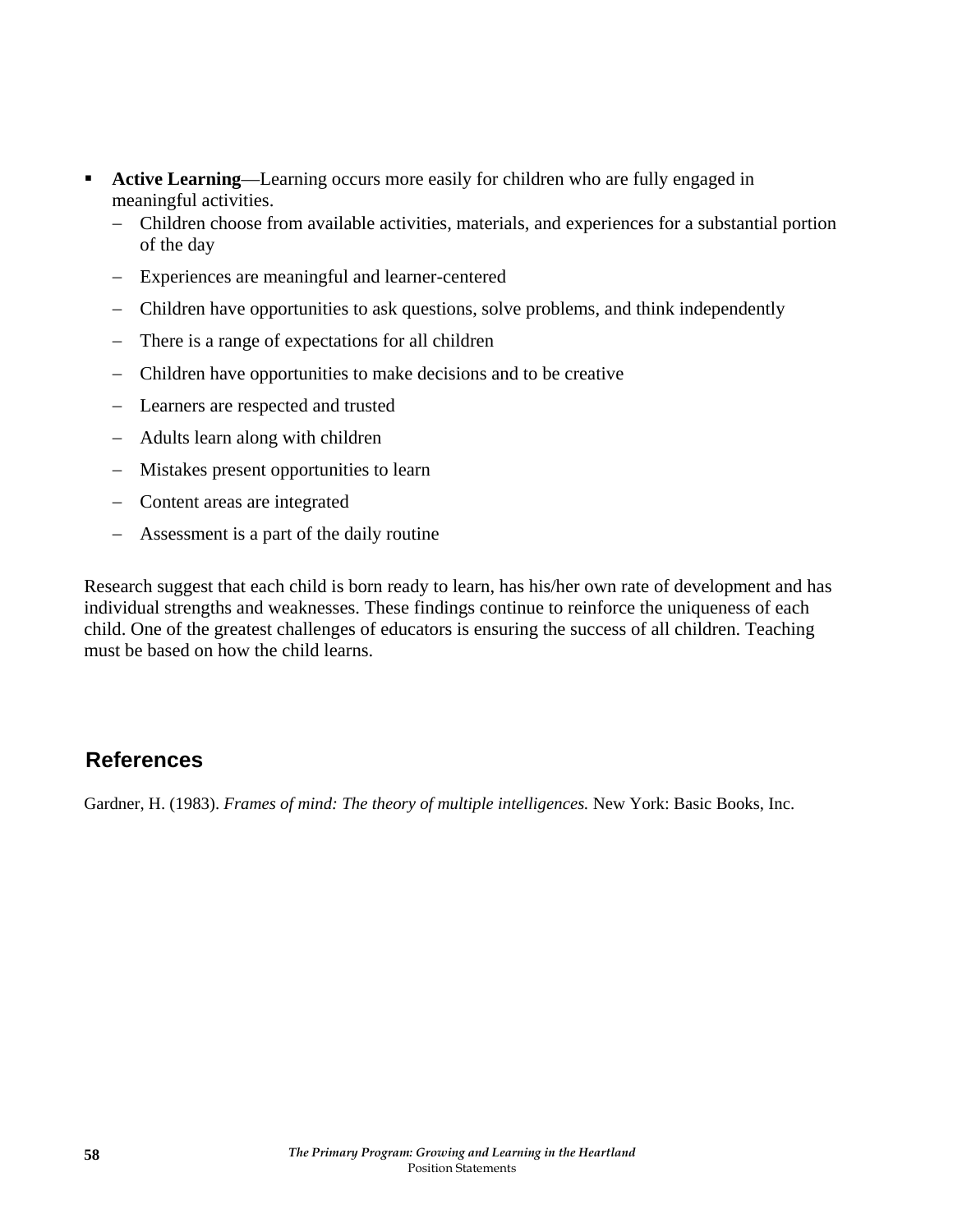# **School Readiness**

*…reaching the school readiness goal will require a twofold strategy: one part focused on supporting families in their efforts to help their children get ready for school, and the second on helping the schools to be responsive to the wide range of developmental levels, backgrounds, experiences, and needs children bring to school with them.*  $Katz, 1991$ 

**chools must be organized around the belief that children are always ready to be nurtured and accepted, to learn, and to be successful. Children's early success in school is the responsibility of parents, communities and s and accepted, to learn, and to be successful**. Children's early success in school is the responsibility of parents, communities and schools. Neither schools alone, nor parents alone, nor communities alone can produce students who meet high standards. Positive home and preschool environments and responsive schools are necessary to assure that all children enter school ready to learn and stay that way.

Concerns about school readiness in our country arise from a set of socially constructed notions about going to school and not about characteristics inherent in the child (Graue, 1993). In other words, perspectives about readiness have their sources in the particular belief systems parents and educators have about child development and the functions of schooling. Delayed kindergarten entrance results when parents and educators worry that the increasing curricular expectations in the kindergarten will compromise children's prospects for success.

Inequities in the early experiences of children who are poor, who are learning English as a second language, and who otherwise do not have the support for their early development typically available to more affluent groups, are exaggerated when such children are the youngest in a class group. Bringing school entrance ages into harmony with compulsory attendance age would assist in reducing these differences and provide all children with more equitable opportunity for early success in school.

Parents continue to focus their worries about school readiness on younger males (Bellisimo, Sacks, & Mergendoller, 1995). This may be explained by other studies that show that girls are more likely to demonstrate literacy skills thought to lead to early achievement (knowing letter names) and small motor skills (buttoning own clothes) earlier than boys (Zill, Collins, West, & Hausken, 1995). Other research on both social adjustment of younger children and on academic and physical skills do not show differences significant enough to warrant holding children back (Spitzer, Cupp, & Parke, 1995).

A more productive way to think about readiness is to shift thinking from "Are they ready to enter?" to "What must we do to make sure all children can be successful?" This perspective places responsibilities on adults—parents, educators, and policy-makers—to shape the early home and community environment to support children's development and learning.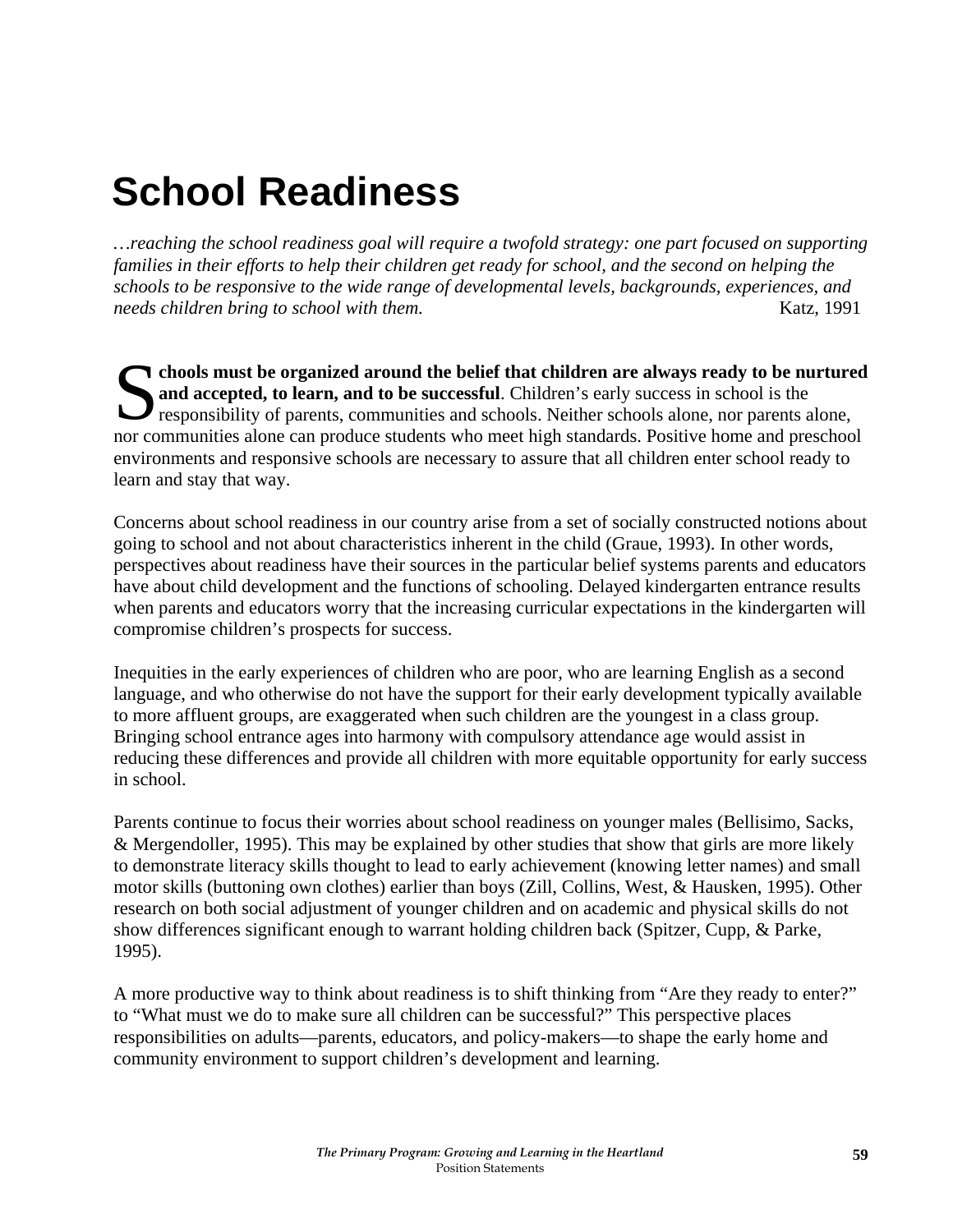The National Education Goals Panel has provided a comprehensive framework to think about the aspects of children's early development that must be in place to assure success in school. Specific academic skills often thought to be prerequisites for school success can easily be learned by children whose needs in five areas have been met. The areas are: 1) Health and physical well being; 2) Social and emotional well being; 3) Approaches to learning; 4) Language development; and 5) General knowledge about the world around them (Kagan, Moore, & Bredekamp, 1995).

Schools can play a major role promoting learning readiness through policies and strategies designed to improve learning climates for young children from preschool through the primary grades. Ready schools:

- Smooth the transition between home and school
- Strive for continuity between early care and education programs and elementary schools
- Help children learn and make sense of their complex and exciting world
- Are committed to the success of every child
- Are committed to the success of every teacher and every adult who interacts with children during the school day
- Introduce or expand approaches that have been shown to raise achievement
- Are learning organizations that alter practices and programs if they do not benefit children
- Serve children in communities
- Take responsibilities for results
- Have strong leadership (Shore, 1998).

### **References**

- Bellissimo, Y., Sacks, C.H., & Mergendoller, J.R. (1995). Changes over time in kindergarten holding out: Parent and school contexts. *Early Childhood Research Quarterly, 10*(2), 205-222.
- Graue, M.E. (1993). *Ready for what?: Constructing meanings of readiness for kindergarten*. Albany, NY: State University of New York.
- Kagan, S.L., Moore, E., & Bredekamp, S. (Eds.). (1995). Reconsidering children's early development and learning: Toward common views and vocabulary. *Goal 1 technical planning group report #95-03*. Washington, DC: U. S. Government Printing Office.
- Katz, L.G. (1991). Readiness: Children and schools. (ERIC Document Reproduction Service No. ED 330 495).
- Shore, R. (1998). Ready schools. *Goal 1 ready schools resource group* (ERIC Document Reproduction Service No. ED 416 582).
- Zill, N., Colling, M. West, J., & Hausken, E. (1995). Approaching kindergarten: A look at preschoolers in the United States*. Young Children 51*(1), 35-38*.*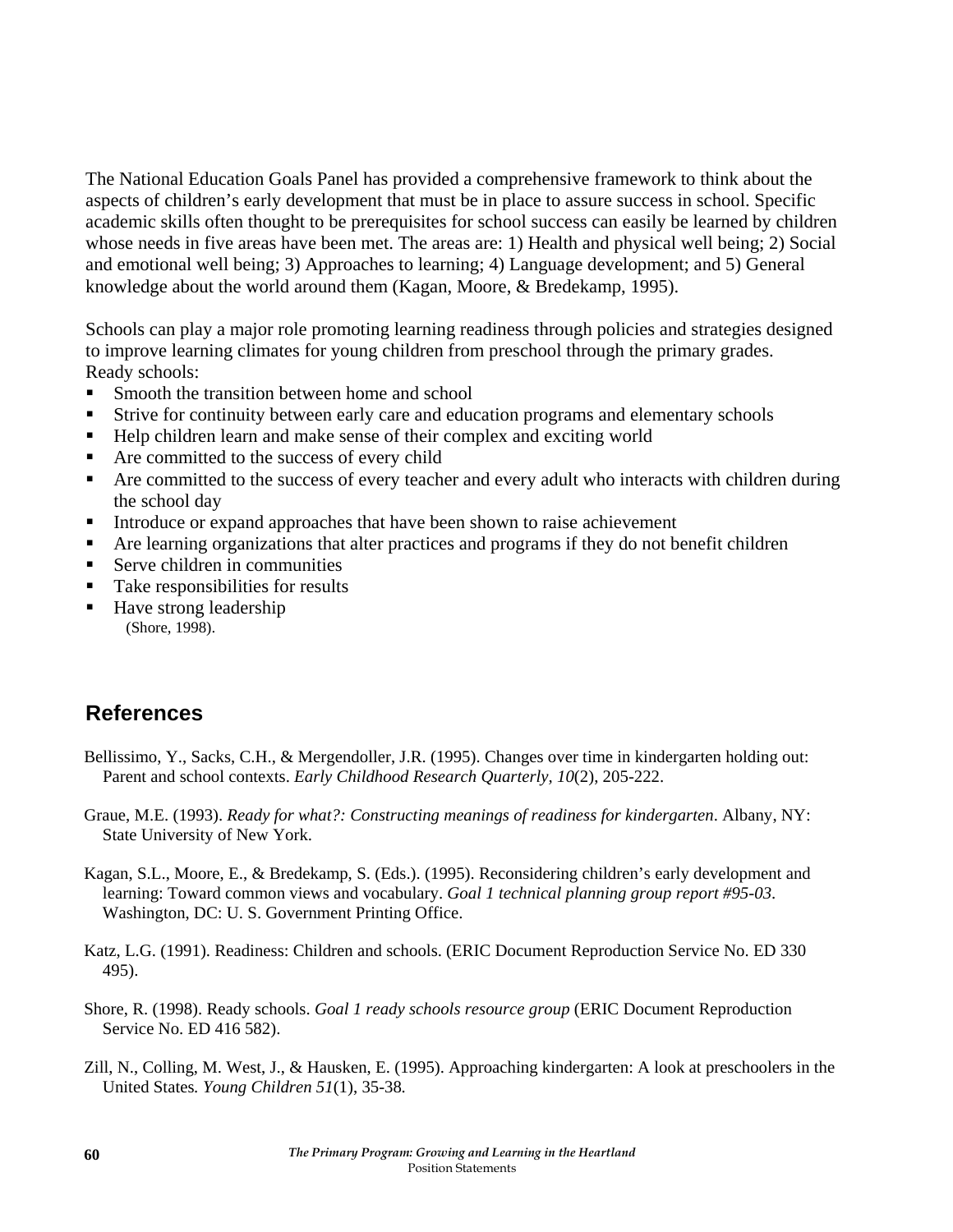# **Tracking and Retention**

*Attacking the very real problem of low achievement with retention makes for more compelling political rhetoric than advocating more complex and costly strategies for quality education. Denigrating promotion by calling it social might do something for political campaigns, but it surely does nothing to improve schooling for the children who need it most.* Oakes, 2000

**he fact is that neither social promotion nor retention alone can foster student success. Neither takes into consideration new insights regarding how students learn. Research on year-round schooling, ungraded primaries, and different uses of time in school suggest that the fact is that neither social promotion nor retention alone can foster student success.**<br>Neither takes into consideration new insights regarding how students learn. Research on<br>year-round schooling, ungraded primaries, **the early and mid-20th century work for the 21st century** *(*National Association of State Boards of Education, 1999).

Retention should not be perpetuated on the basis of false assumptions as to its educational benefit to young children. Further, policies that delay children's entry into school and/or segregate them into extra-year classes label children as failures at the outset of their school experience and are simply more subtle forms of retention. Not only is there a preponderance of evidence that there is no academic benefit from retention or tracking in its many forms, especially for young elementary age children, but there are also worrisome threats to the social-emotional development of the child subjected to such practices.

Although research does not support grade retention, many educators and parents do. Sometimes it is true that teachers do see children who have been retained, placed in extra year classes, or held out of school for a year making progress. It is also true that they have no opportunity to see how well the children might have progressed had they been promoted or moved along with their age-mates. The vast majority of control-group studies that are structured to measure this comparison come down clearly on the side of promotion. Students recommended for retention but advanced to the next level end up doing as well as or better academically than comparable non-promoted peers. Children who have been retained demonstrate more social regression, display more behavior problems, suffer stress in connection with being retained, and more frequently leave high school without graduating.

Policies sanctioning retention should be highly suspect given the lack of demonstrated effectiveness and prevalent bias against certain groups of children (e.g., young-in-grade males, children of color, English language learners). The current methodology used in selecting students for retention or tracking makes it impossible to predict accurately or equitably who will benefit. Given the natural variability in children's developmental patterns in the early childhood years and the widely acknowledged unreliability of testing young children, it is unlikely that valid and reliable processes for determining who might benefit from being retained or otherwise held back can ever be applied with surety.

Pro-retention policies as a strategy for establishing rigorous academic standards are likely to be selfdefeating. The lowered expectations parents and teachers develop toward retained children decrease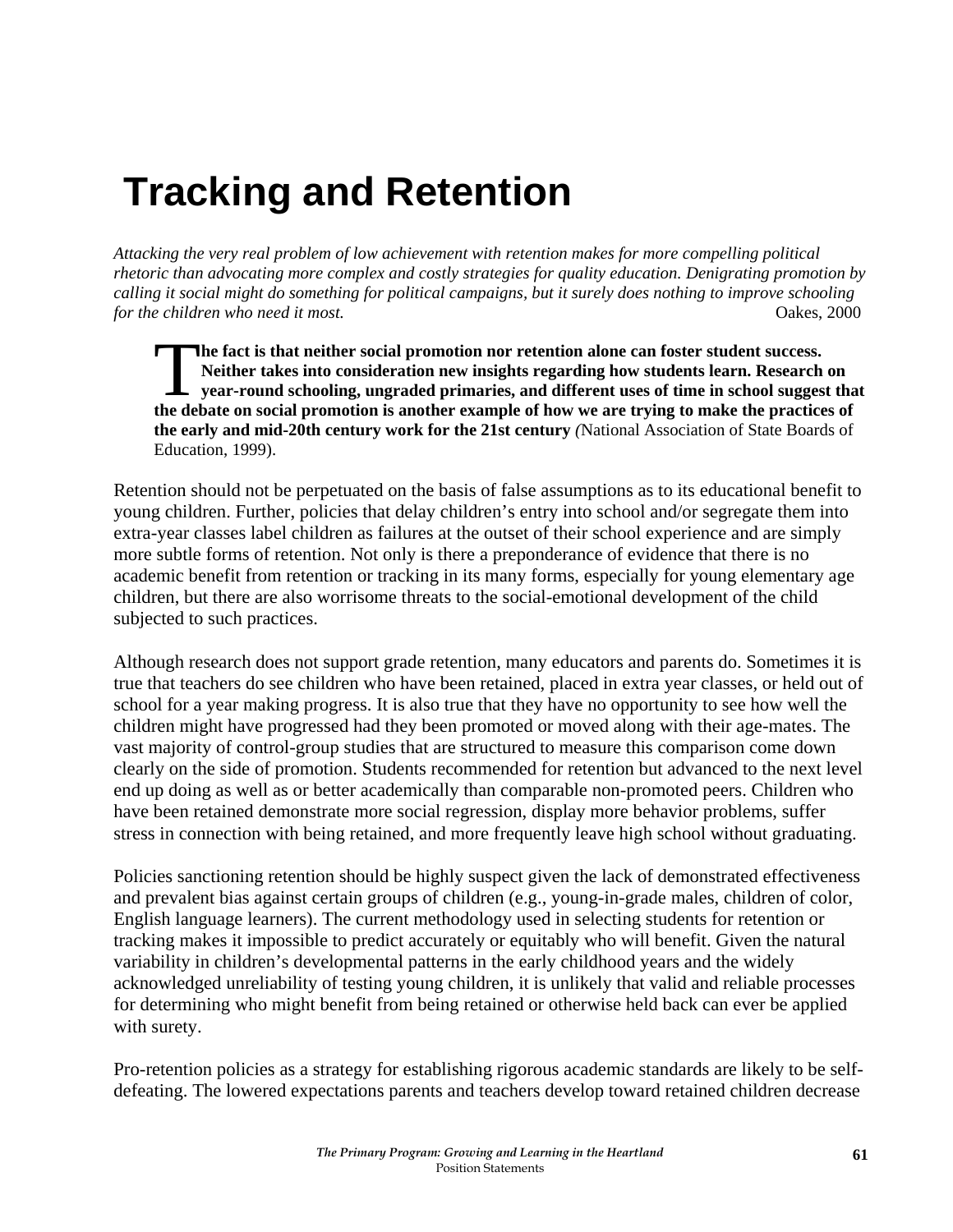the probability that such children will ever attain their potential. Rhetoric around the term "ending social promotion" (which has increased dramatically in the standards-based climate of today's schools) creates a climate that supports an increase in retention. The only circumstances under which it may be useful to urge the end of "social promotion" is when there is a clear understanding that we know many strategies for improving children's achievement that we are not using fully and which are less costly in both human and financial terms than retention. These include:

- **Participation in high quality preschool at age three and four**
- Improving the quality of infant/toddler child care settings
- **Participation in full time kindergarten**
- **Lowering class size**
- Access to tutoring outside of class time
- Participation in summer programs and/or year-round schooling
- Participation in after school programs
- Multiage grouping/looping/ungraded primary
- Professional development designed to institutionalize more effective teaching practices

The educational community can no longer afford to ignore the consequences of policies and practices which: 1) assign the burden of responsibility for failure to the child, rather than the program; 2) place the child at risk of further failure, apathy toward school, and demoralization; and 3) fail to contribute to quality early childhood education. Ending conditions that prevent all children from learning the most they can must be a priority for us all (National Association of Early Childhood Specialists in the State Departments of Education, 1987).

#### **References:**

National Association of Early Childhood Specialists in State Departments of Education. (1987). *Unacceptable trends in kindergarten entry and placement*. Washington, DC: Author.

National Association of State Boards of Education. (1999). Social promotion and retention of students. *NASBE Policy Update, 7*(3) 1-2.

Oakes, J. (1999). Promotion or retention: Which one is social? *Harvard Education Letter,* January/February, pp. 1-2.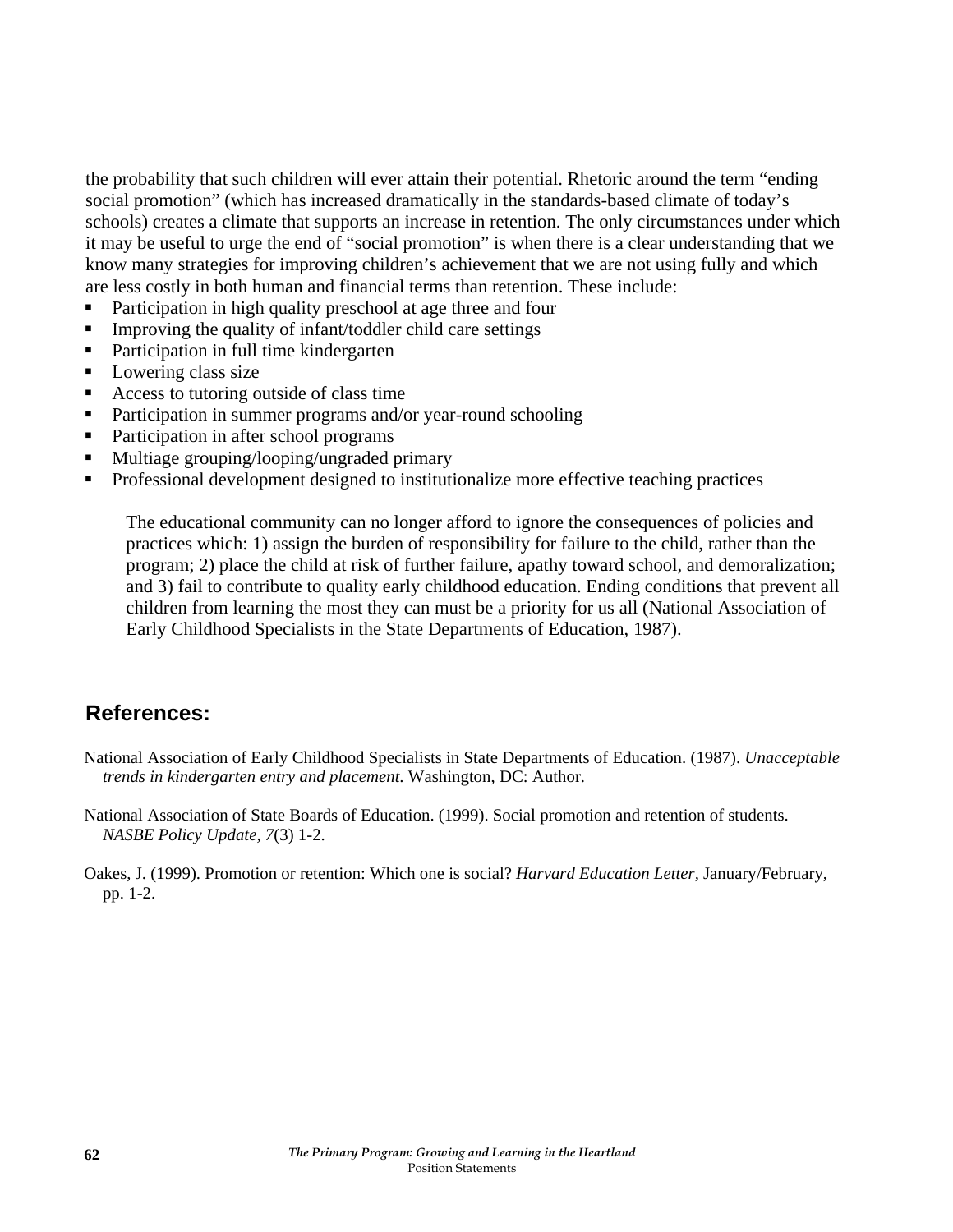# **Assessment of Young Children**

*Young children are notoriously difficult to assess accurately, and well-intended testing efforts in the past have done unintended harm.* National Education Goals Panel, 1998

**ood assessment is an important, integral part of good teaching. Assessment practices must be appropriate for young children and must be intended for the purpose of ultimately benefiting children's learning and well-being. High-stakes accountability the Conducer of the system of the system of the system of solutions. Assessing of individual children is not appropriate before the end of third grade.** 

The current climate which demands greater accountability and enhanced educational performance, presents teachers and administrators with decisions about how to implement assessments that are appropriate for young children, and at the same time, responsive to the legitimate demands from parents and the public for clear and useful information. Knowledge about assessment and the unique development of young children is essential for making the right decisions.

#### **Group-Administered Standardized Achievement**

**Tests**—As evaluation tools for young children, achievement tests are not adequate for showing how or what students are learning, the kinds of help they need, or the quality of teaching they receive. Groupadministered, standardized achievement tests often fail to

#### **Assessment and the Unique Development of Young Children**

Assessing children in the earliest years of life-from birth to age 8-is difficult because it is the period when young children's rates of physical, motor, and linguistic development outpace growth rates at all other stages. Growth is rapid, episodic, and highly influenced by environmental supports: nurturing parents, quality care-giving, and the learning setting.

Because young children learn in ways and at rates different from older children and adults, we must tailor our assessments accordingly. Because young children come to know things through doing as well as through listening, and because they often represent their knowledge better by showing than by talking or writing, paperand-pencil tests are not adequate. Because young children do not have the experience to understand what the goals of formal testing are, testing interactions may be very difficult or impossible to structure appropriately. Because young children develop and learn so fast, tests given at one point in time may not give a complete picture of learning. And because young children's achievements at any point are the result of a complex mix of their ability to learn and past learning opportunities, it is a mistake to interpret measures of past learning as evidence of what could be learned.

For these reasons, how we assess young children and the principles that frame such assessments need special attention. What works for older children or adults will not work for younger children; they have unique needs that we, as adults, are obliged to recognize if we are to optimize their development.

Source: Shepard, L. A., Kagan, S. L., & Wurtz (Eds). (1998)

measure much more than children's test-taking ability, and *should not be used to make important educational decisions about young children.*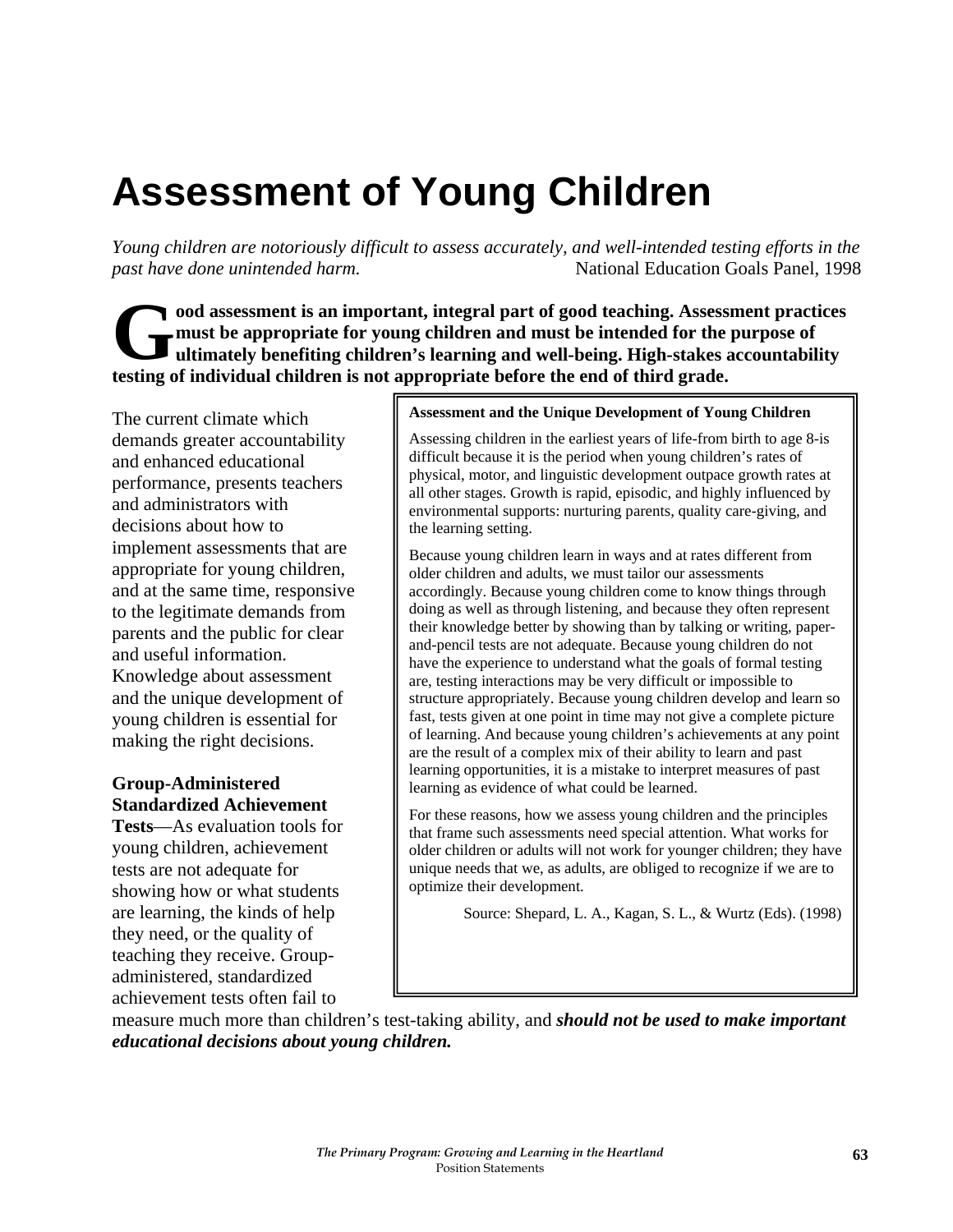In order to help young children learn, assessment must be a part of the regular classroom program in which teachers who know the children are the primary assessors. Standardized, multiple-choice achievement tests are developed by large publishing companies that have no connection to local curricula and are not accountable to local communities. By eliminating the use of standardized tests for evaluating students and using appropriate methods instead, we can significantly improve the quality of education for young children (Fair Test, 1991).

**Screening and Diagnostic Assessment**-Screening and developmental assessments are used for referral and identifying disabilities and special needs of children. The purpose of identification is to provide follow-up intervention with appropriate health, educational, and special services to ensure that children benefit from support for optimum growth and learning.

Screening assessments are intended to be used only for referral purposes, and should never be used for making instructional decisions, to identify children for special education, or to show growth across time. In-depth, diagnostic testing must be administered by trained specialists, and the results must always be considered within the context of multiple sources of evidence from multiple settings. Follow-up services and educational experiences must be carefully coordinated among teachers, parents, administrators, and service providers.

**Harmful Effects of High-stakes Assessment**—As a result of inappropriate uses of assessment instruments, or use of a single test to make "high-stakes" decision, all too often children are tracked into high or low ability groups, retained at grade level, placed in extra-year classes, or screened out of "regular" classes and mislabeled or sorted into "special" classes. Such practices are not beneficial to children, and indeed are more often harmful to them (Meisels, 1987; Shepard & Smith, 1989; Shepard, Kagan, & Wurtz (Eds.). National Education Goals Panel, 1998).

Furthermore, in some instances, high-stakes tests are used to determine school rankings and merit pay for teachers. If tests play a significant role in grade advancement and are the primary basis for school's so-called accountability, teachers feel compelled to spend considerable time preparing children to take tests. In such cases, the tests consume much of the school curriculum. Valuable instructional time is lost in preparing for tests by reading isolated paragraphs and answering multiple-choice questions. Opportunities for higher level thinking are lost when time is spent not on posing problems for which math might be used, and not in the process of coming to a natural understanding of math concepts, but on reviewing skills such as addition, subtraction, and division all in isolation. Decisions about instruction and assessment must be made in the context of supporting learning for all students (Perrone, 1991).

**Making Decision About Testing and Other Assessments**—Teachers must make instructional decisions based on their understanding of each child's learning needs and how to best support each child. This requires ongoing assessment and evaluation through 1) observation of process,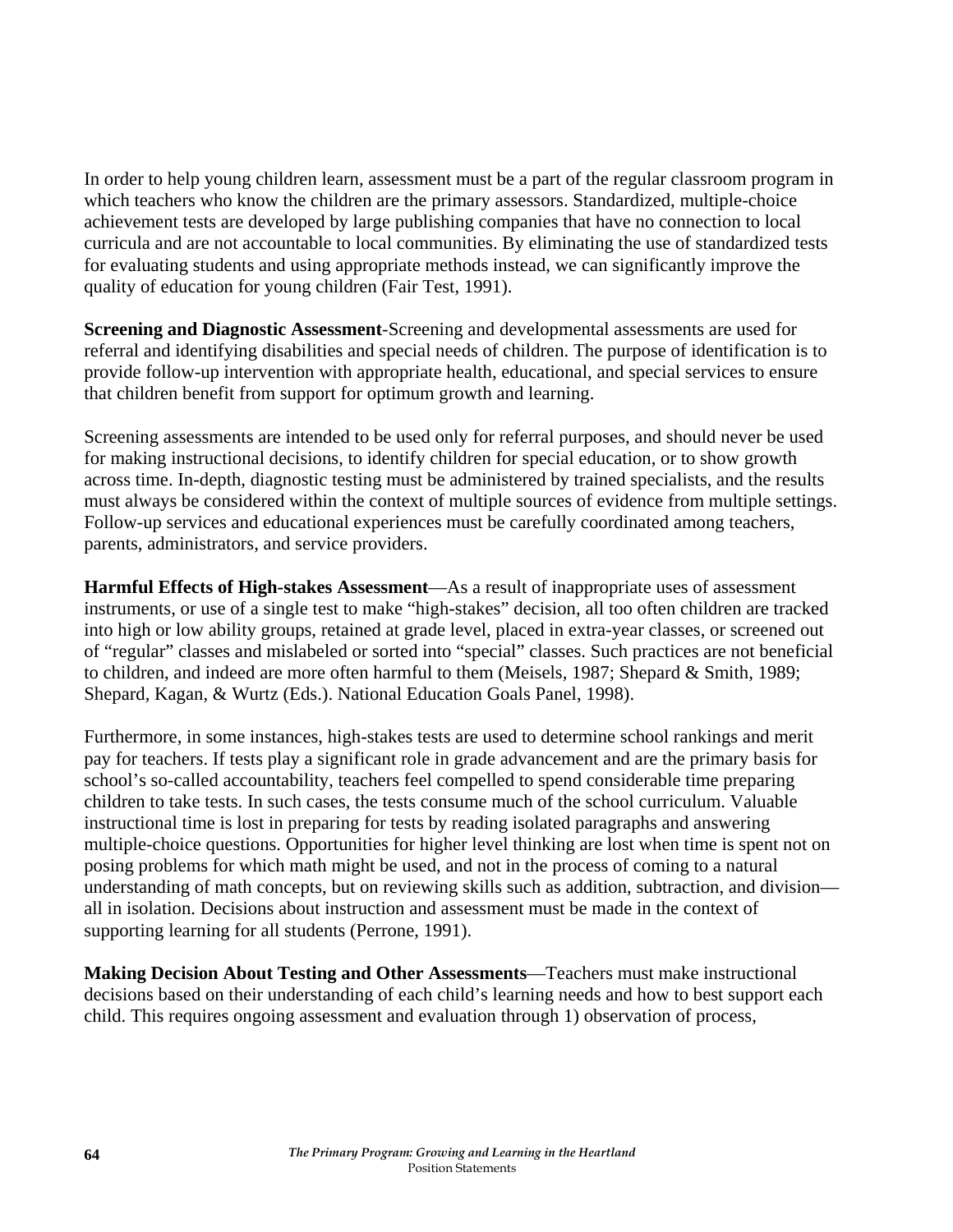2) observation of products, and 3) communication and interaction among teachers, children, and their families. Good instructional decisions are dependent on teachers' knowledge and skills in assessment and evaluation to support optimum learning for every child. (Bowman, Donovan, & Burns, 2000; Bredekamp & Copple, 1997; Hohman & Weikart, 1995; Meisels, Jablon, et al., 1994; NAEYC & NAECS/SDE, 1991; NASBE, 1988; NAECS/SDE, 2000; Stiggins, 1997, 1999).

Administrators of early childhood programs who consider the use of standardized tests must ask themselves how children will benefit from testing. Why is testing to be done? Does an appropriate test exist? What other sources of information can be used to make decisions about how best to provide instruction and services for an individual child? How can information about student progress be best collected and most clearly reported to parents, the board, and the community? In answering such questions, administrators should apply principles of meaningful assessment and evaluation grounded in knowledge about how children develop and learn.

In order to avoid inappropriate interpretations and uses of assessment, a clear understanding about different types of assessment and their different purposes is essential. Keeping in mind that "wellintended testing efforts in the past have done unintended harm," school administrators, teachers, and governing boards must not lose sight of considering the ultimate benefit to children's learning and well-being.

(Note: In Nebraska, screening/readiness testing in connection with entrance to kindergarten is prohibited and group-administered, norm-referenced standardized tests are prohibited below Grade 2.)

### **References**

- Bowman, B., Donovan, M.S., & Burns, M. E. (Eds). (2000). *Eager to learn: Educating our preschoolers*. Washington, DC: National Academy Press/National Research Council.
- Bredekamp, S., & Copple, C. (Eds). (1997). *Developmentally appropriate practice in early childhood programs*. Washington, DC: National Association for the Education of Young Children.
- FairTest. (1991). *Standardized tests and our children: A guide to testing reform*. Cambridge, MA: FairTest.
- Hohman, M. & Weikart, D. (1995). *Educating young children.* Ypsilanti, MI: High/Scope Educational Research Foundation.
- Meisels, S. J., Jablon, J. R., Marsden, D. B., Dichtelmiller, M. L., & Dorfman, A. B. (1994). *The work sampling system.* Ann Arbor, MI: Rebus, Inc.
- NAEYC & National Association of Early Childhood Specialists in State Departments of Education. (1991). Guidelines for appropriate curriculum and assessment programs serving children ages 3 through 8. *Young Children*, *46*(3).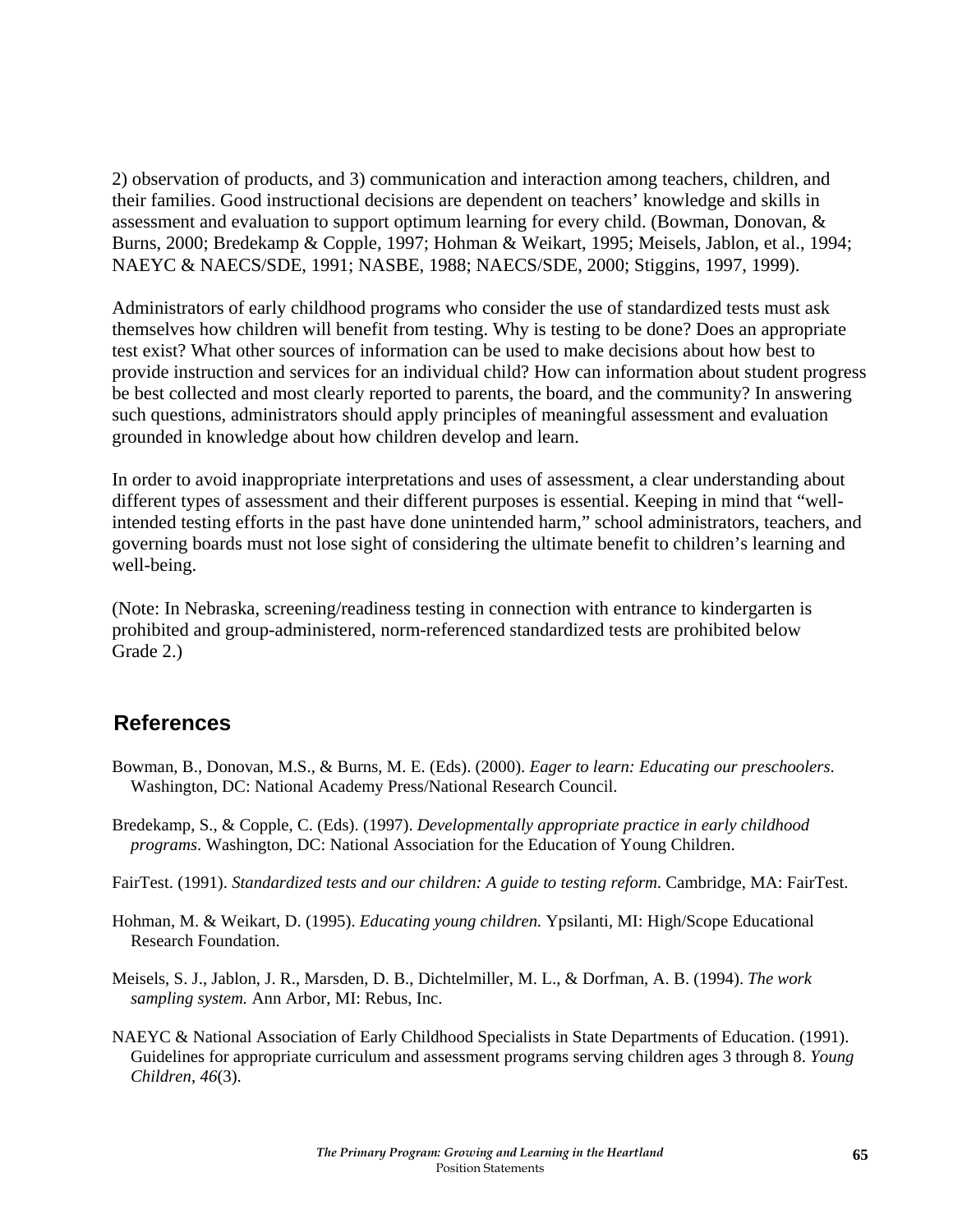- National Association of Early Childhood Specialists in State Departments of Education (NAECS/SDE). (Revised, 2000). *Still! Unacceptable trends in kindergarten entry and placement: A position statement*. Author.
- National Association of State Boards of Education (NASBE). (1988*). Right from the start: The report of the NASBE task force on early childhood education.* Alexandria, VA: NASBE.
- Perrone, V. Ed. (1991). *On standardized testing*. ERIC Digest. Champaign, IL: ERIC Clearninghouse on Elementary and Early Childhood Education.
- Shepard, L. A., & Smith, M. L. (Eds). (1989). *Flunking grades*. Philadelphia: Falmer.
- Shepard, L. A., Kagan, S. L., & Wurtz, E. (Eds). (1998). *Principles and recommendations for early childhood assessments*. Washington, DC: National Education Goals Panel.
- Stiggins, R. J. (1997). *Student-centered classroom assessment (2nd ed).* Upper Saddle River, NJ: Prentice Hall.
- Stiggins, R. J. (1999). Assessment student confidence, and school success. *Phi Delta Kappan, 81*(31*),* 191–198.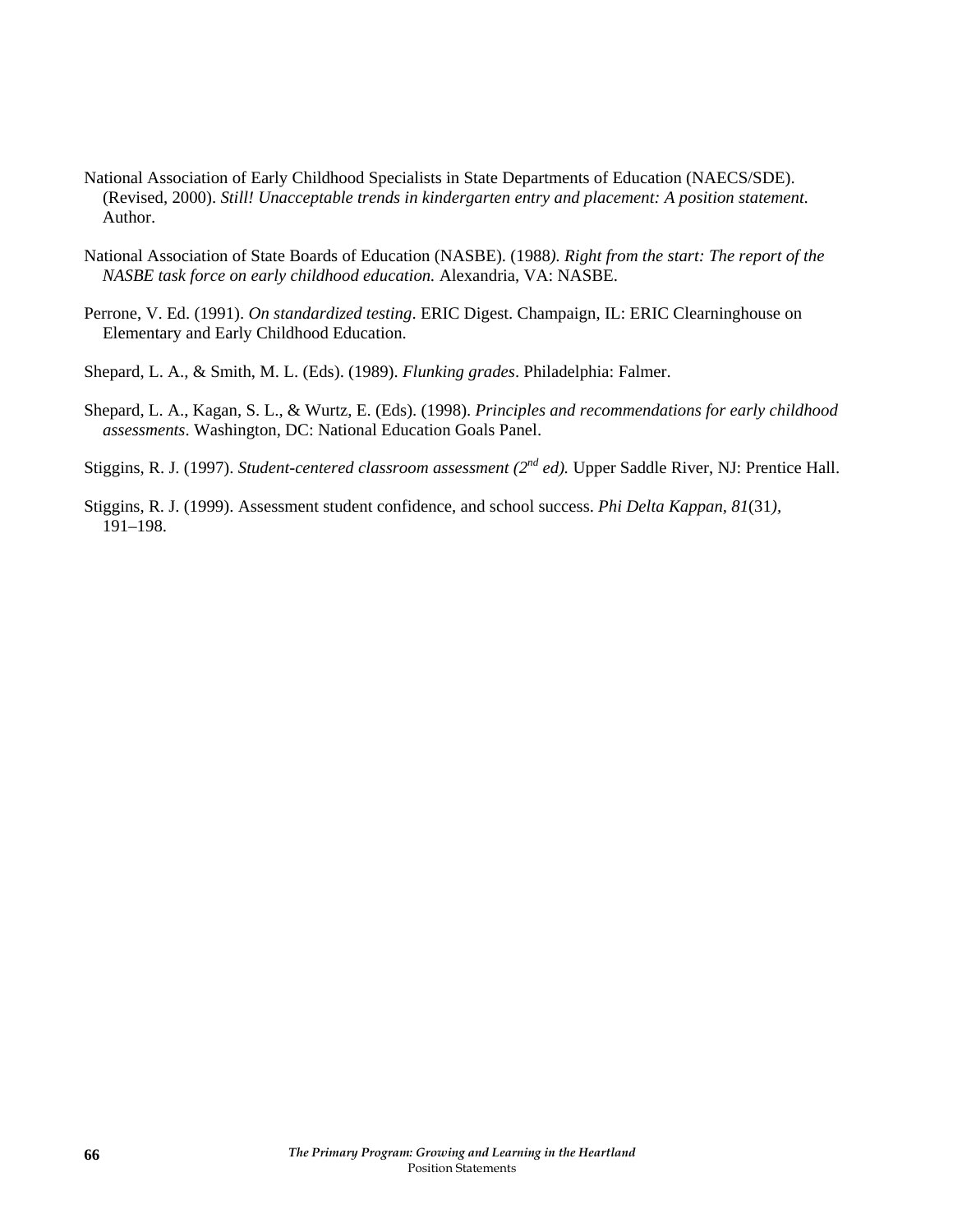# **Class Size**

*Reducing class size to below 20 students leads to higher student achievement. This is particularly true in kindergarten, first, second and third grades.* 

U.S. Department of Education, 1998

he above and following were stated in May, 1998, as part of a very comprehensive research document that was released by the U.S. Department of Education called: *Reducing Class*  The above and following were stated in May, 1998, as part of a very comprehensive research document that was released by the U.S. Department of Education called: *Reducing Class Size: What Do We Know.* Analysis of twenty y of research findings points more and more clearly toward the beneficial effect of reducing class size.

The following are the findings:

- A consensus of research indicates that class size reduction in the early grades (kindergarten through third) leads to higher student achievement.
- The most significant effects of class size reduction on student achievement appear when class size is reduced to between 15 and 20 students.
- The greatest results were achieved when the teacher workload was reduced to under 20 rather than the adding of associates to larger classrooms.
- The related student achievement moves the average student from the 50th percentile up to somewhere above the 60th percentile. For disadvantaged and minority student the effects are somewhat larger.
- Student, teacher, and parents all report positive effects from the impact of class size reduction on the quality of classroom activity.
- The focus on the early grades suggests that smaller classes represent a preventative, rather than a remedial approach.
- **Teachers will need professional development opportunities to optimize the potential benefits of** smaller classes.
- While research indicates that class size reduction leads to higher student achievement, it must also be recognized that the quality of instruction plays a major role. Ongoing professional development for teachers will maximize student achievement results.

Tennessee's Project STAR is the most cited long-term research on class size. It found children in small classes outperformed students in larger classes in both reading and math on the Stanford Achievement Test. Students in small K–3 classes had better high school graduation rates, higher grade point averages, and were more likely to enroll in post secondary education.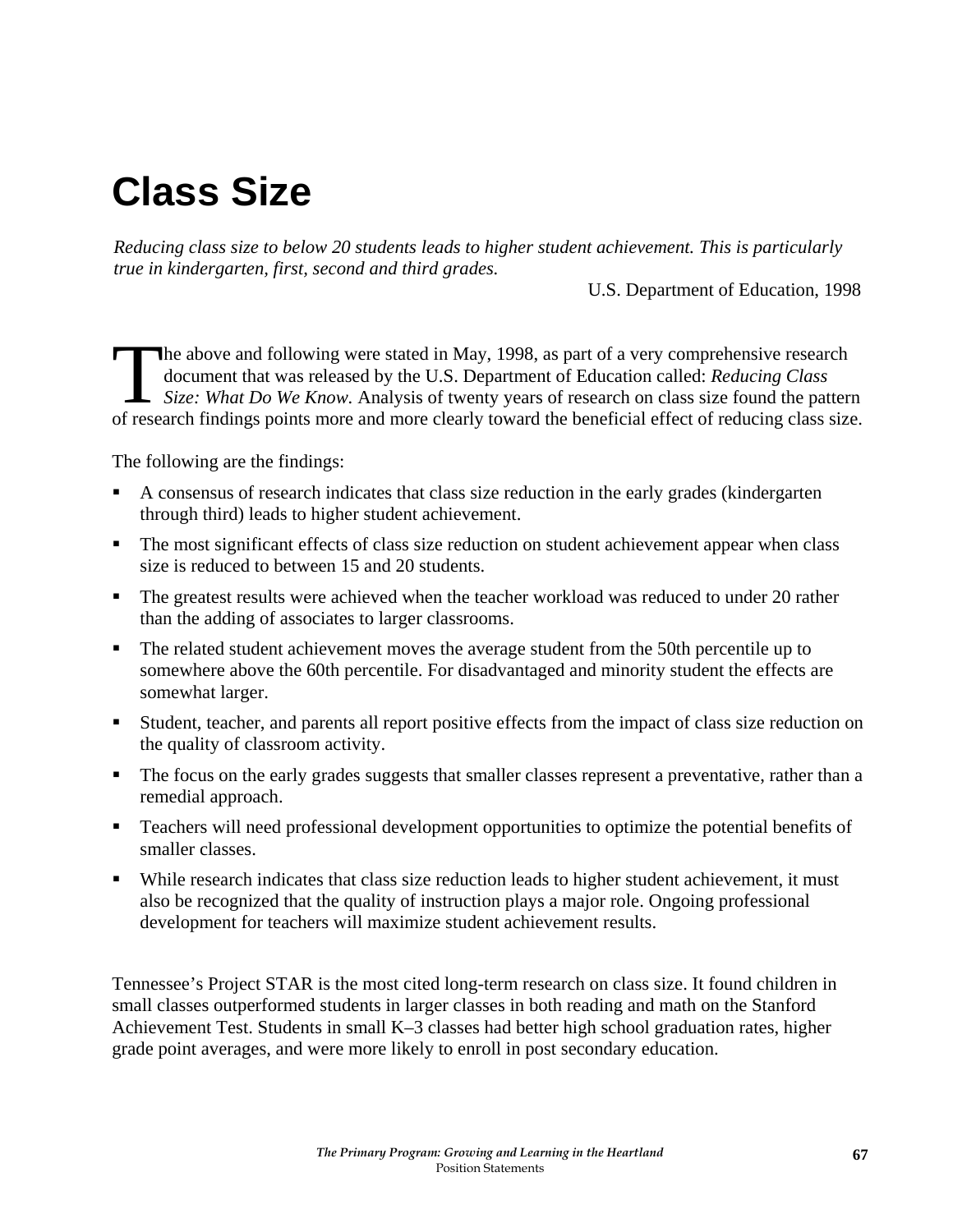"Small classes in early primary grades benefit students and provide a basis for substantial education reform without necessarily requiring massive infusions of funds. Consider some potential cost saving from using small classes in grades K-3:

- **Fewer retentions**
- Less need for remediation and/or special education
- **Improved behavior**
- Increased achievement" (Achilles, 1996)

#### **Benefits of Smaller Classes**

Benefits to the student in a smaller class:

- 1. Each student receives a larger portion of the educational resources represented by the teacher's instructional time.
- 2. There is more time for each student to contribute while other listen.
- 3. Students develop better relationships with their classmates and with their teacher.
- 4. Students receive more individualized attention.

Benefits shared by teachers, administrators and parents:

- 1. Classroom atmosphere is improved.
- 2. Teachers have more flexibility to use different instructional approaches and assignments.
- 3. Enhanced instruction and assessment:
	- More time to spend in small group
	- More time for individualized instruction
	- \* More time for child-centered practices
	- \* Greater opportunity to cover more material in greater depth

### **References**

Achilles, C. M. (1996). Students achieve more in smaller classes. *Educational Leadership 53*(5), 76-77.

Tennesse's Project STAR (Sept. 1999). The Education Digest.

U.S. Department of Education. (May 1998). *Reducing class size: What do we know?* Washington, DC: ERIC Document. (Reproduction Service No. ED 420-108).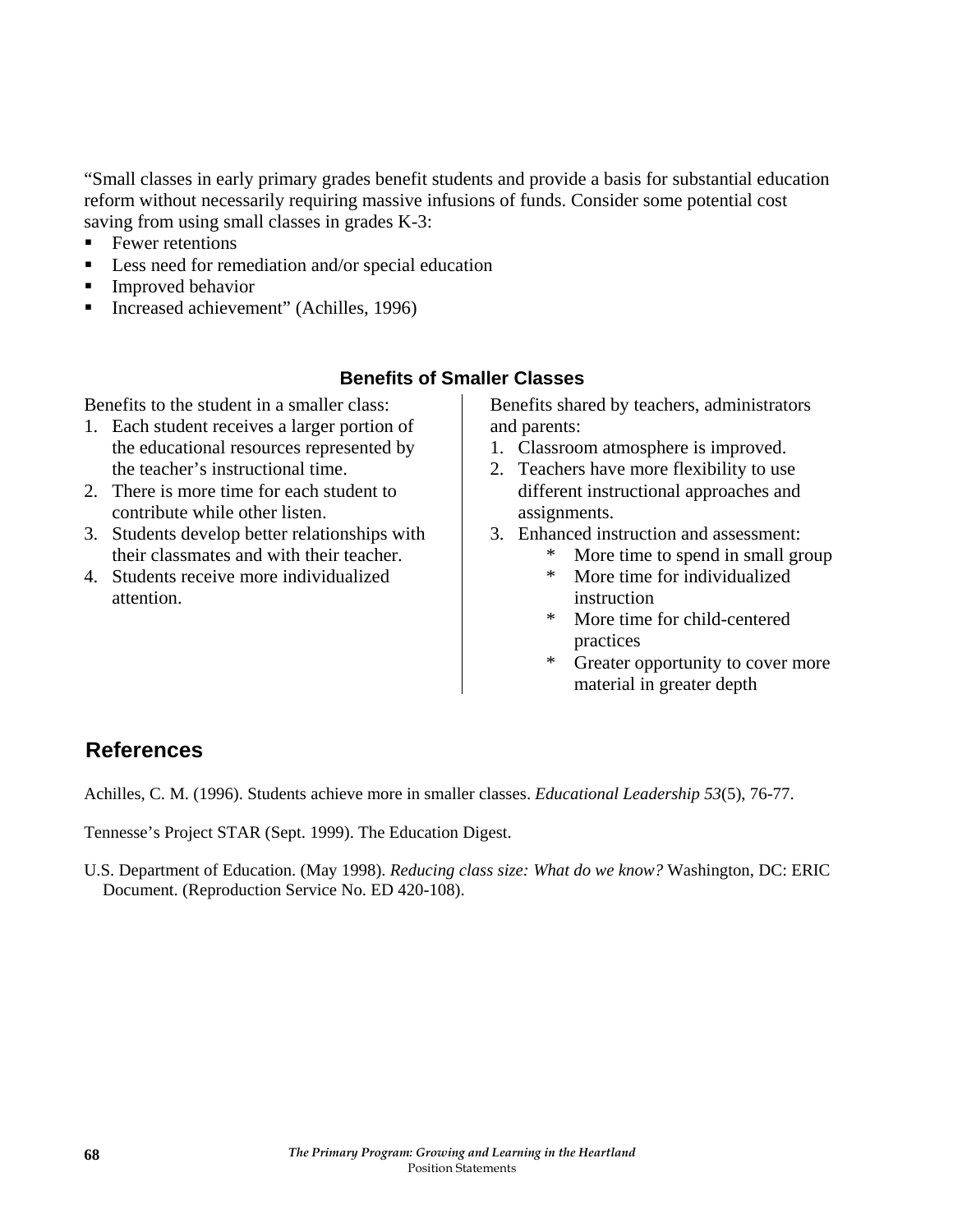# **Technology and Young Children**

*Technology has…power to help students obtain, organize, manipulate, and display information…" "Using technology for meaningful activities also helps integrate a variety of disciplines, more closely resembling activities that people undertake in the world beyond the classroom.*  North Central Regional Education Laboratory, 1999

echnology can be defined as the use of a mechanical or electronic means to receive, send or process information. Technology tools might include telephone, television, video, camera, scanners, printers, computers, projection devices, laser disks, CD or be as simple as a **Calculator.** Additional interactive technology might include telephone, television, video, came scanners, printers, computers, projection devices, laser disks, CD or be as simple as a calculator. Additional interactive te groups, video conference by fiber optics, or other formats, hand held devices, automobile communication systems, and cellular phones. These tools assist us in accessing and processing information. The speed, quality, and quantity of information we receive is then communicated to others.

### **Purpose**

Learning takes place when multiple avenues of sensory input connect in the brain to past experiences. This information acquired by the learner then becomes integrated for use in problem solving, reasoning, exploration, analysis, interpretation, and the application of new knowledge.

Children need real-life experiences with real people to benefit from available technologies. Technology should be used to enhance curriculum and first hand experiences (Perry, 1999). Children require an integrated and well-balanced set of experiences to help them grow into capable adults who can handle social-emotional interactions as well as develop their intellectual abilities. When these take place at the appropriate time for the development of the child they become keys to healthy development. As with all other tools, adults must protect children from misuse or inappropriate use.

The purpose of technology is:

- To prepare students for a dynamically changing society
- To facilitate students achieving high standards and quality work
- To provide all students with equity in the availability of information
- To increase student achievement by addressing children's various learning styles
- To allow children to control selection, pace, and level of difficulty in processing information
- To provide interactive experiences which develop curiosity, problem solving and independent thinking skills
- To assist the child in the development of multiple ways to communicate
- To address the brain's preference for visually presented information
- To provide a tool for use in the investigative processes of learning
- To provide another way to communicate learning for assessment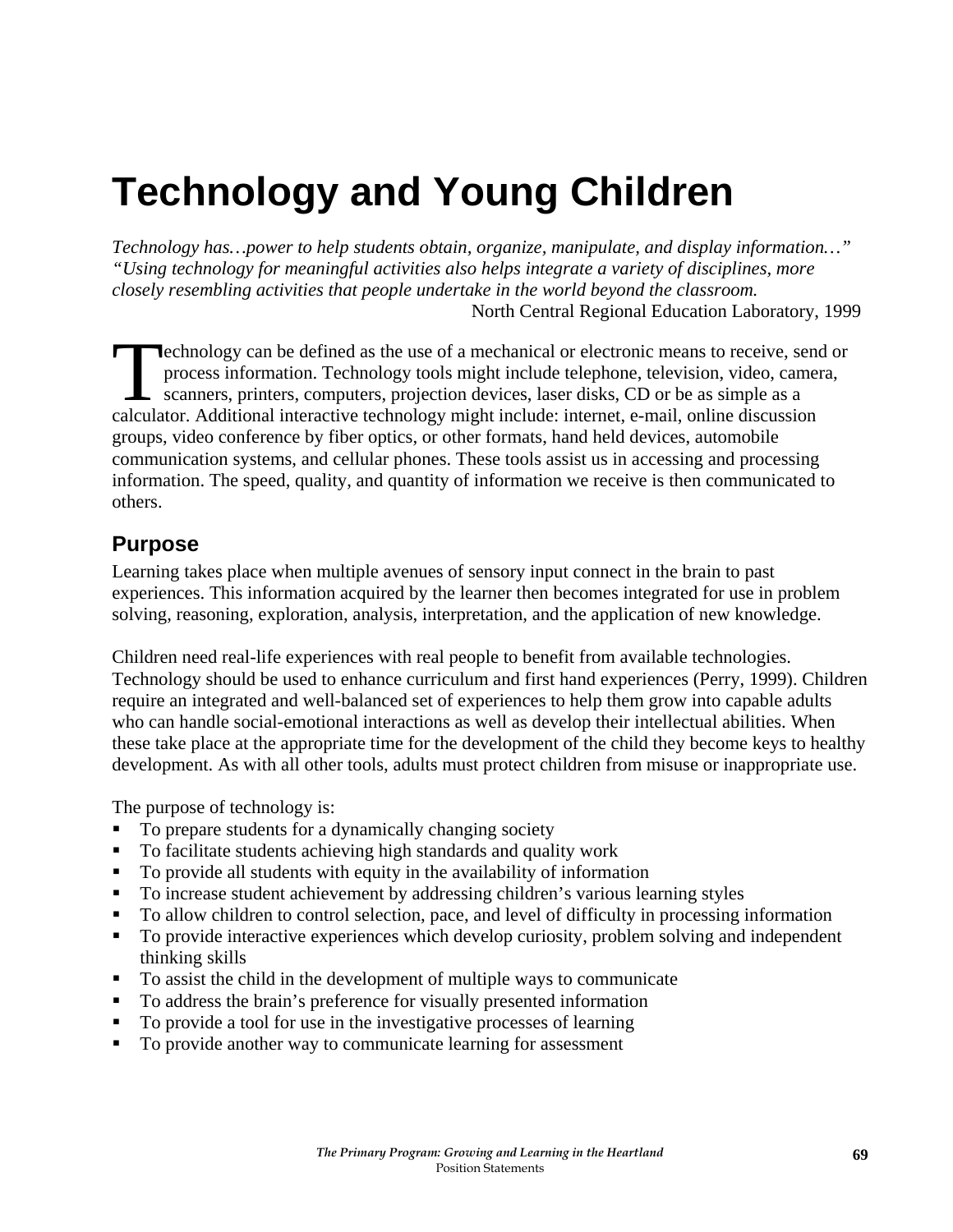# **Principles**

As the convergence of technologies takes place in our society, the challenge for teachers and students is to develop a literacy with the tools of learning to prepare them for processing information. This improves communications, problem solving, critical questioning, researching, synthesizing and applying knowledge in new and unique ways.

In the use of technology the following principles are relevant to best practice for young children:

- ♦ Early childhood professionals use technology to facilitate student achievement.
- ♦ Selection of software and hardware is based upon relevance to curriculum, and software is absent of violence and stereotyping.
- ♦ Integration of technology with curriculum should be authentic and of interest to the learner.
- ♦ A technology rich environment encourages higher order thinking skills, problem solving and collaboration.
- ♦ Use of appropriate technology allows time for independent exploration and skill development.
- ♦ The selection of technology equipment and materials is based on needs and interests of each individual student.
- ♦ Multi-sensory technology tools address the learning styles and adaptive needs of the learner.
- ♦ Students using technology are involved in decision making regarding the application to and assessment of their work.
- ♦ Teachers acquire in depth professional development and support for implementing the use of technology.
- ♦ Equity of access to technology is provided for all learners.
- ♦ Educational communities work together to promote the appropriate uses of technology (NAEYC, 1996).

# **Research and Best Practice**

When technologies are integrated into the curriculum as a vital element of instruction to solve real problems dealing with important issues, children gain the ability to use them as natural tools for learning just as they would a pencil, chalk, or paint brush (Shade & Watson, 1990). To maximize the potential of all tools of technology, they need to be viewed on the same level with our other instruments of instruction.

Computers and other equipment for learning need to be in the classroom as opposed to isolated to a hallway or specific room away from everyday activities. Children need to be able to choose the use of such technological tools based upon the work they have to accomplish. When these tools are isolated to laboratory settings for special purposes the impact of their potential is minimized. Their use then becomes a separate unrelated subject called "Computer Literacy."

Interactive technologies become powerful tools when they are used to create multi-media presentations by students or teachers. Open-ended software can encourage children to articulate decision making and planning which leads to greater verbal interactions with others (Forman, 1994, video). The interactive software enhances the decision making process, extends math exploration and problem solving and supports social interactions with collaboration and perspective formation.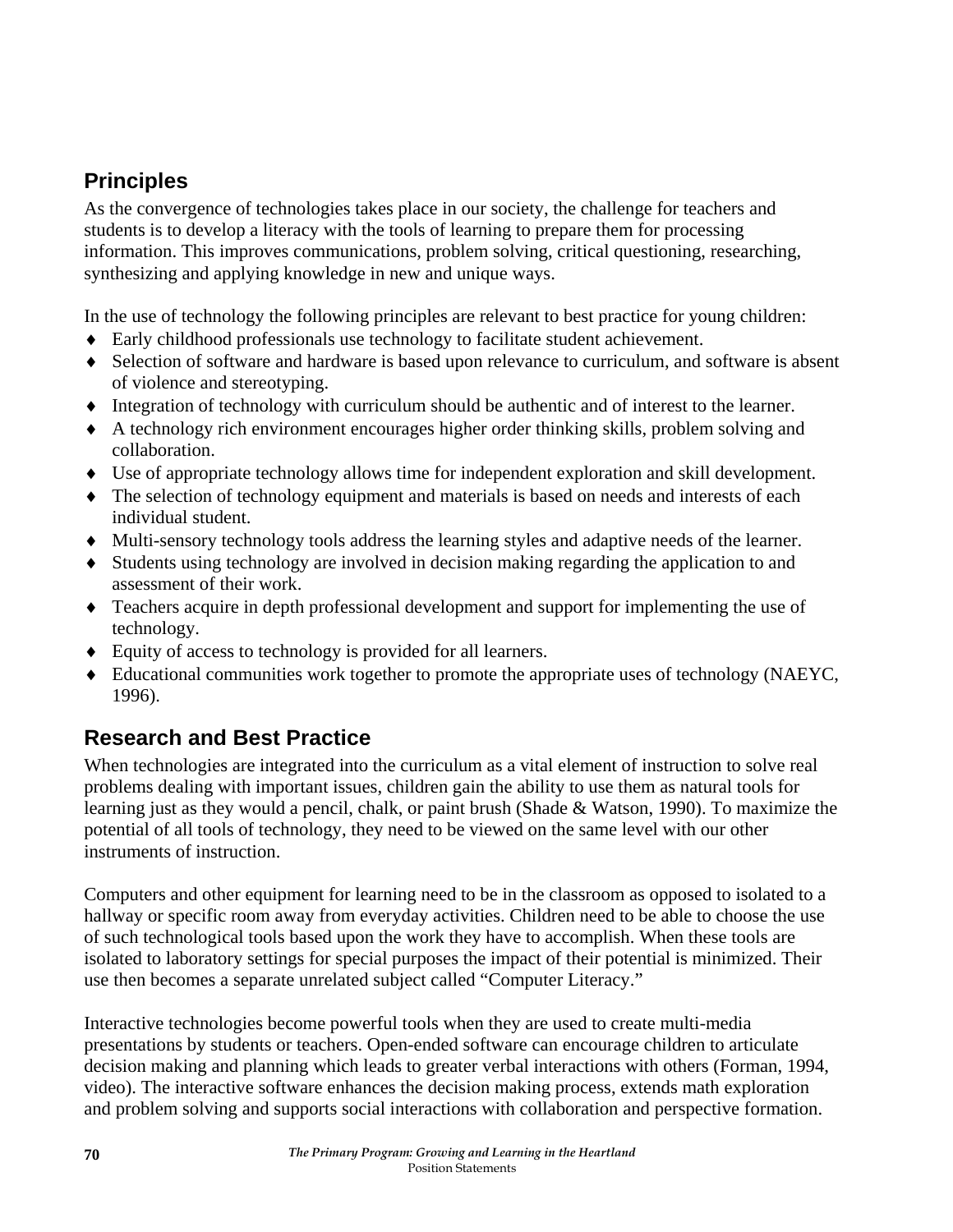Some software labeled "integrated learning" may be only a cluster of activities related to a subject area without consideration for development of concepts and goals.

Technology powerful classrooms have been shown to have positive effects on the instructional process, on basic and advanced skills. To be effective it must become part of the whole educational environment. Studies have shown the following gains made by students (Bialo & Sivin-Kachala, 1996 and Dwyer, 1994).

- Exploration and representation of information was expressed dynamically and in many forms
- Students became socially aware and more confident
- Students communicated effectively about complex processes.
- Students became independent learners and self-starters.
- Students worked well collaboratively.
- Students knew their areas of expertise and shared spontaneously.
- Students used technology routinely and appropriately.
- Students increased writing skills.
- Students gained a better understanding and a broader view of math.
- Students gained an ability to teach others this new knowledge.
- Greater problem solving and critical thinking skills were obtained (Kosakowski 1998).

## **Considerations**

#### *What appropriate use of technology looks like for young children?*

- Sending an e-mail to a relative who lives overseas
- Submitting one's story to a children's web site
- Using the internet as a source of news and weather
- Using children's CD-ROM books for exploring and interacting
- Taking a virtual visit to a museum or historical location
- Interacting with a primary source of information, for example, meteorologist, astronaut, congresswoman, librarian, historian, neighbor or relative
- Becoming an explorer of safe informational web sites for problem solving on real world issue; for example, how to assist in a project on endangered species
- Listening to a story she write being read back to her (especially useful for children with visual impairments)
- Using the Internet for evaluation and ordering of consumer goods.
- Creating a multi-media presentation of a group project
- Using the tools of technology for studentled conferences
- Creating pieces of art, music, or literature using the tools of technology
- Understanding there are quality sources of information and how to recognize them among the vast amounts of information available
- Keeping a personal portfolio of work
- Using the informational tools of technology to sort, order or classify information for a real world problem
- Communicating and transferring information using multiple tools of technology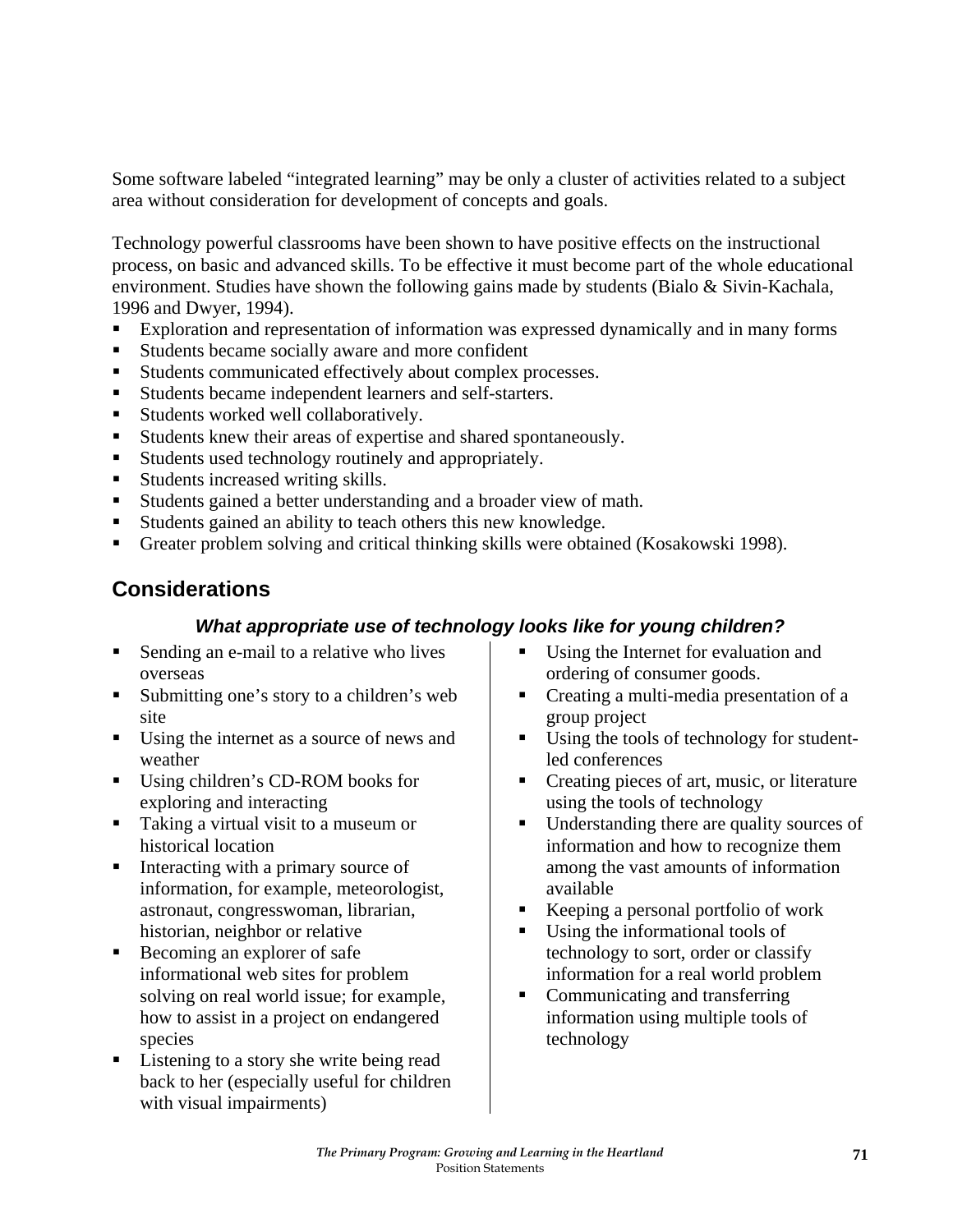#### *What inappropriate use of technology looks like for young children?*

- Using a computer for reasons other than planned, goal specific work or related exploration
- Expecting students to operate equipment without receiving the adequate instruction on operation and application
- Expecting students to rely only on their peers for support and coaching
- Using technology exclusively for learning concepts and skills, without teacher instruction
- Not providing an environment for exploration that is free of violence and stereotyping
- Expecting children to grasp concepts from skill and drill software
- Not allowing students the use of technology for authentic work in problem solving real issues
- Using technology exclusively for training in computer literacy skills
- Using the computer as a reward or means of discipline

The rapid growth rate of technology continues to challenge educators in professional development. As a facilitator of appropriate use and exploration of technology, educators need not feel overwhelmed by every new piece of hardware or software. By becoming a co-learner in inquiry/investigation processes, the educator models appropriate use of multiple media resources. Students then gain insight and experiences in processing information.

### **References**

- Bialo, E. & Sivin-Kachala, J. (1996*). The effectiveness of technology in schools: A summary of recent research*. Washington, DC: Software Publishers Association.
- Dwyer, D. (1994). Apple classrooms of tomorrow: What we've learned. *Educational Leadership, 51*(7), 4–10.
- Forman, G., & Gandini, L. (1994). Video, *The amusement park for birds*. [Videotape] Reggio Emilia, Italy.
- NAEYC. (1996). *Technology and young children—ages 3 through 8*. A position statement of the National Association for the Education of Young Children.
- Perry, B. (1999). Bruce Perry discusses effects of technology on the brain. *Scholastic Early Childhood Today*, p. 38.
- Shade & Watson. (1990). Computers in early education: Issues put to rest, theoretical links to sound practice, and the potential contribution of microworlds. *Journal of Educational Computing Research* 6(4): 375–392.
- *Using technology to enhance engaged learning for at-risk students*. [Online] Available: North Central Regional Education Laboratory. (1999, May.)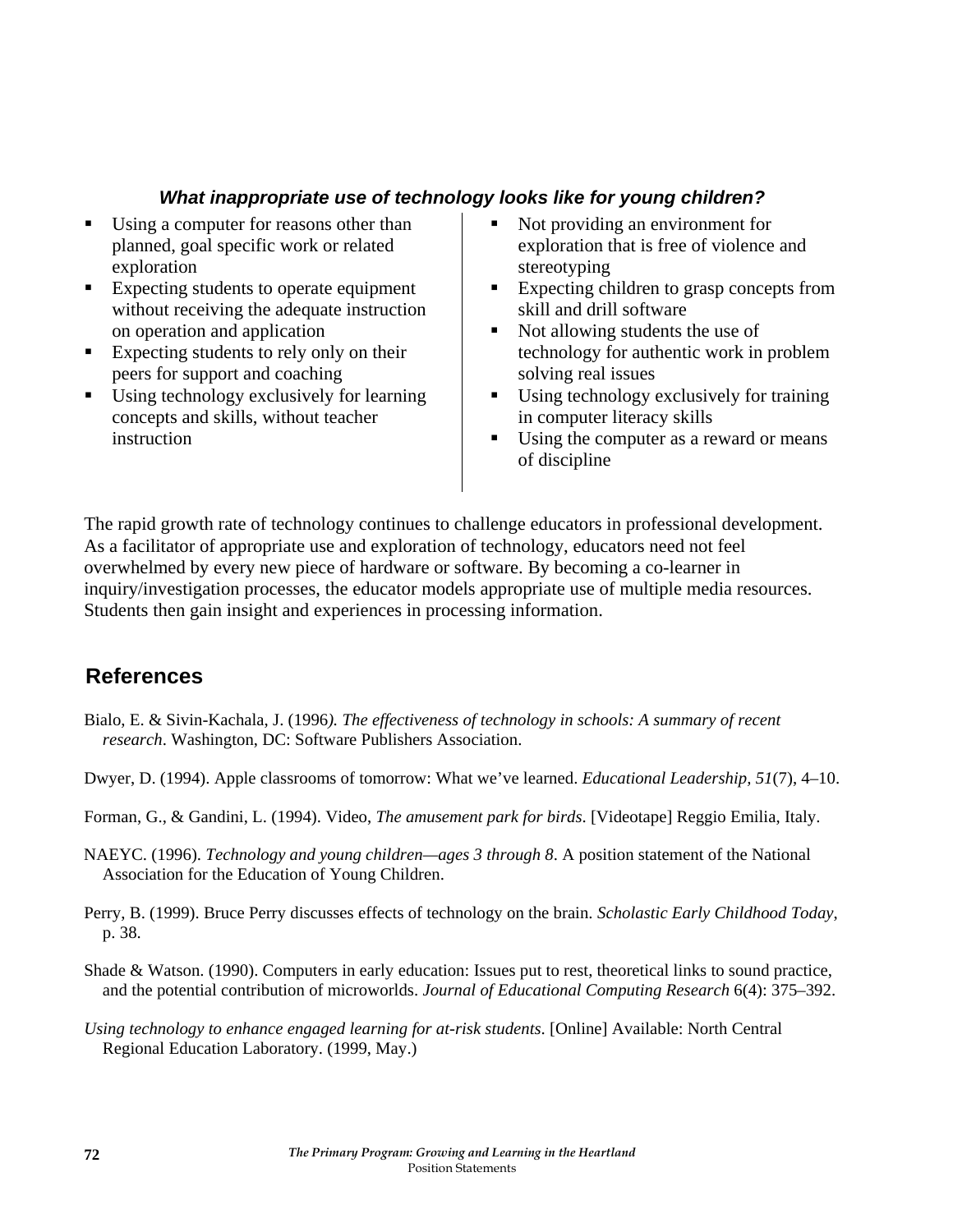# **Grouping for Learning**

*As perhaps never before in world history, individuals are being valued for their ability to connect with other individuals and to help the groups to which they belong to be harmonious and productive.*  Anderson & Pavan 1993

hildren benefit from flexible grouping which allows the teacher to instruct students on the basis of interests and learning needs. When children are grouped by their interests more often than by other characteristics (such as skill level) the opportunities to learn from each other are maximized by their interests more often than by other characteristics (such as skill level) the opportunities to learn from maximized. Children need chances to learn cooperatively and to experience the value of collaboration. Ultimately, social interaction leads to better understanding and a consolidation of learning.

Students achieve best when groupings are varied and flexible. Groupings should provide opportunities for each child to interact with a variety of children and adults. It must not involve tracking, extra year programs and retention.

The composition of groups affects not only how and what children learn but also the way children feel about themselves and the way they relate to each other. Long-term, static ability grouping affects children negatively. Anderson & Pavan (1993) suggest that teachers:

- Assign students to heterogeneous classrooms.
- Regroup for homogeneity for teaching specific skills only.
- Assess children in skill groups frequently so those no longer needing such instruction will be assigned to different groups.

Tracking, the sorting of children by ability or prior performance for long periods of time, and retention, repeating the same grade or course, are harmful to children. Reports in 1985 by Oakes (cited in Saphier & Gower, 1997) state, "Well documented examinations of tracking in the U.S. show conclusively that low track students are systematically disadvantaged by low expectation, less opportunity to learn, less interesting materials, and less interesting teaching." Tracking is unnecessary when the teacher accepts children's current levels of functioning and then focuses on helping them progress from there during each school term. Instruction is designed to meet the individual needs of each child instead of relying solely on grade/age level objectives.

Extra year programs are a form of tracking which isolates children from peers based on external factors. This is especially true for boys and youngsters of color. The composition of groups affects not only how and what children learn but also the way children feel about themselves and the way they relate to each other. Saphier and Gower show that, "The damage to self-esteem and motivation that befalls elementary children labeled 'low-track' is deep and permanent and shows up later in secondary school performance. The cost is not only their self-esteem, but also their interest and motivation."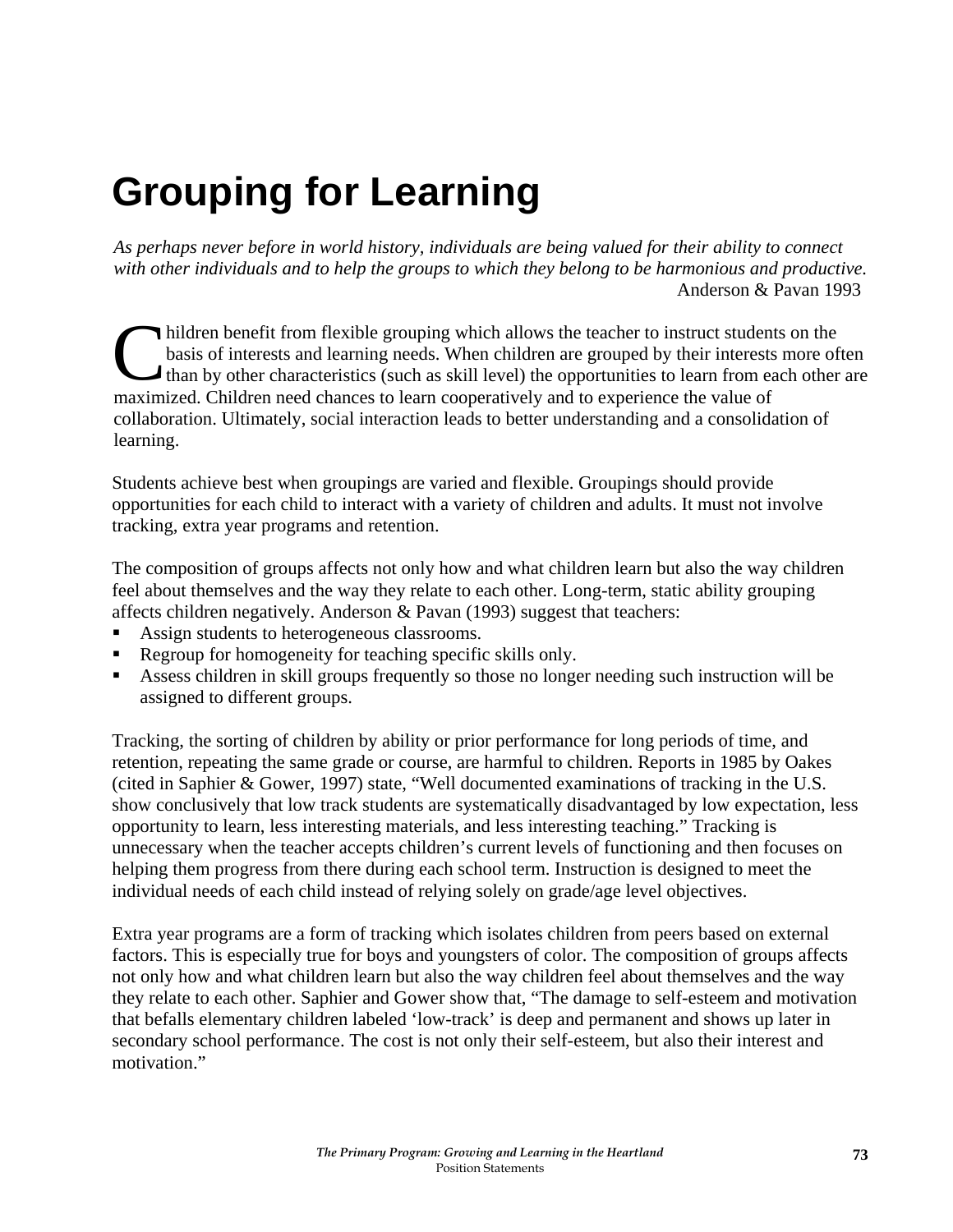### **References**

- Anderson, R. H. & Pavan, B. N. (1993). *Nongradedness: Helping it to happen.* Lancaster, PA: Technomic Publishing Co., Inc.
- Saphier, J. & Gower, R. (1997). *The skillful teacher: Building your teaching skills.* Massachusetts: Research for Better Teaching, Inc.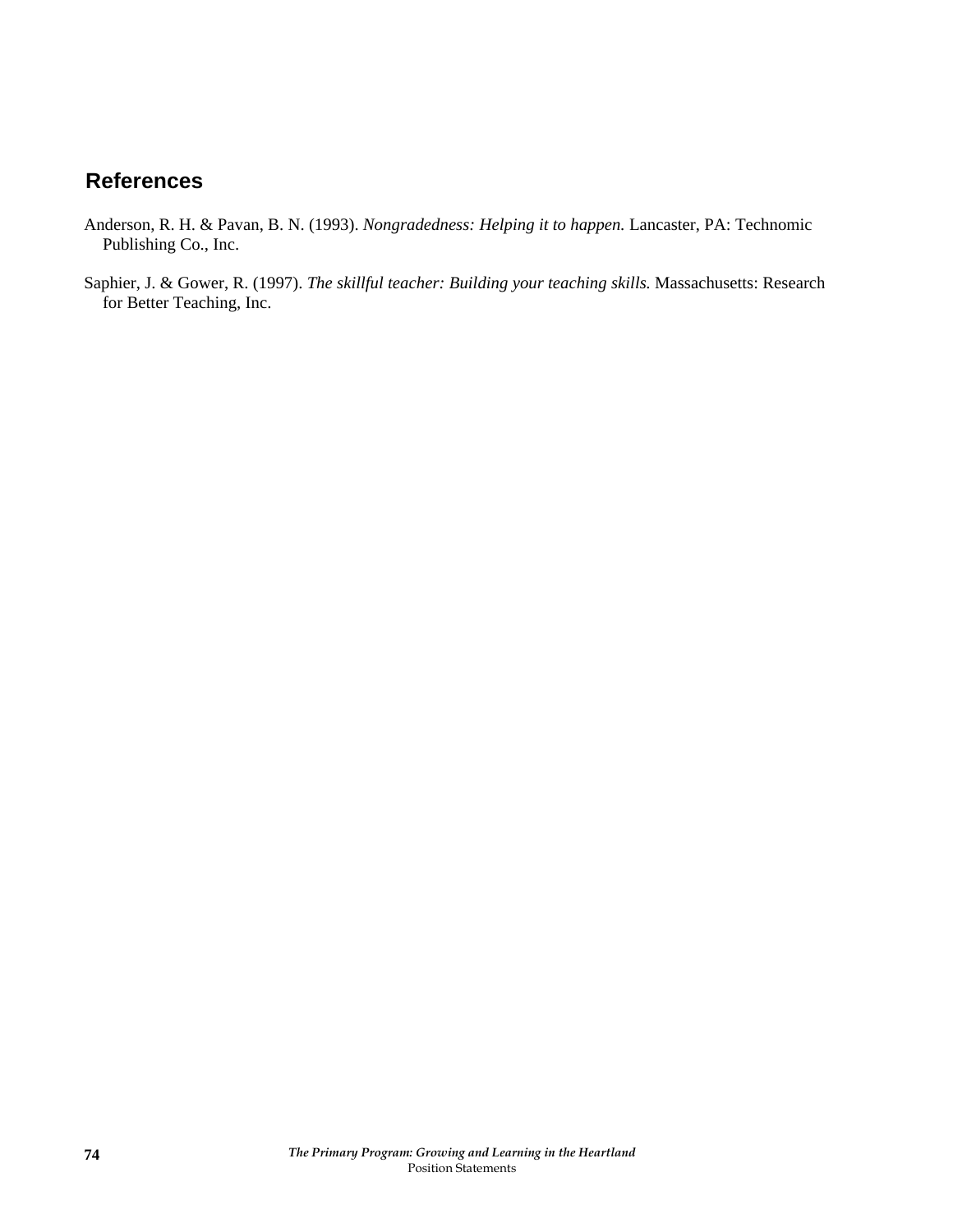# **Position Statement Resources**

#### **The Primary Program for All Children**

- Jones, R. (1998). Starting early: The why and how of preschool education. *American School Board Journal. 185.* pp. 20-25.
- Saphier, J. & Gower, R. (1993). *The skillful teacher: Building your teaching skills*. Massachusetts: Research for Better Teaching, Inc.
- *Nebraska framework for early childhood professional development.* (1998). Nebraska Early Childhood Care and Education Workforce. Lincoln, NE: Author.

#### **Achieving High Standards**

Hitz, R. & Richter, S. (1993). School readiness a flawed concept. *Principal 72*(5).

- International Reading Association & the National Association for the Education of Young Children. (1998). Learning to read and write: Developmentally appropriate practices for young children. *Young Children, 53.*
- Katz, L. (1993). *Multiple perspectives on the quality of early childhood programs.* University of Illinois: Educational Resource Information System.
- Robinson, G. E. (1990). Synthesis of research on class size. *Educational Leadership, 47*(7), 80-90.
- Slavin, R. (1986). *Ability grouping and student achievement in elementary schools: A best-evidence synthesis.* Baltimore, MD: Center for Research on Elementary and Middle School, John Hopkins University.

#### **Ethics in Early Childhood Education**

- Garrod, A. (1993). Approaches to moral development: New research and emerging themes. New York: Teachers College Press.
- Feeney, S., & Freeman, N. K. (1999). *Ethics and the early childhood educator: Using the NAEYC code.* Washington, DC: National Association for the Education of Young Children.
- Feeney, S., Freeman, N. K., & Moravcik, E. (2000). *Teaching the NAEYC code of ethical conduct*. Washington, DC: National Association for the Education of Young Children.
- Fennimore, B. (1989). *Child advocacy for early childhood educators*. New York: Teachers College Press.
- Professional Practices Commission. (1997). *Code of ethics: Teaching profession*. Lincoln, NE: Professional Practices Commission.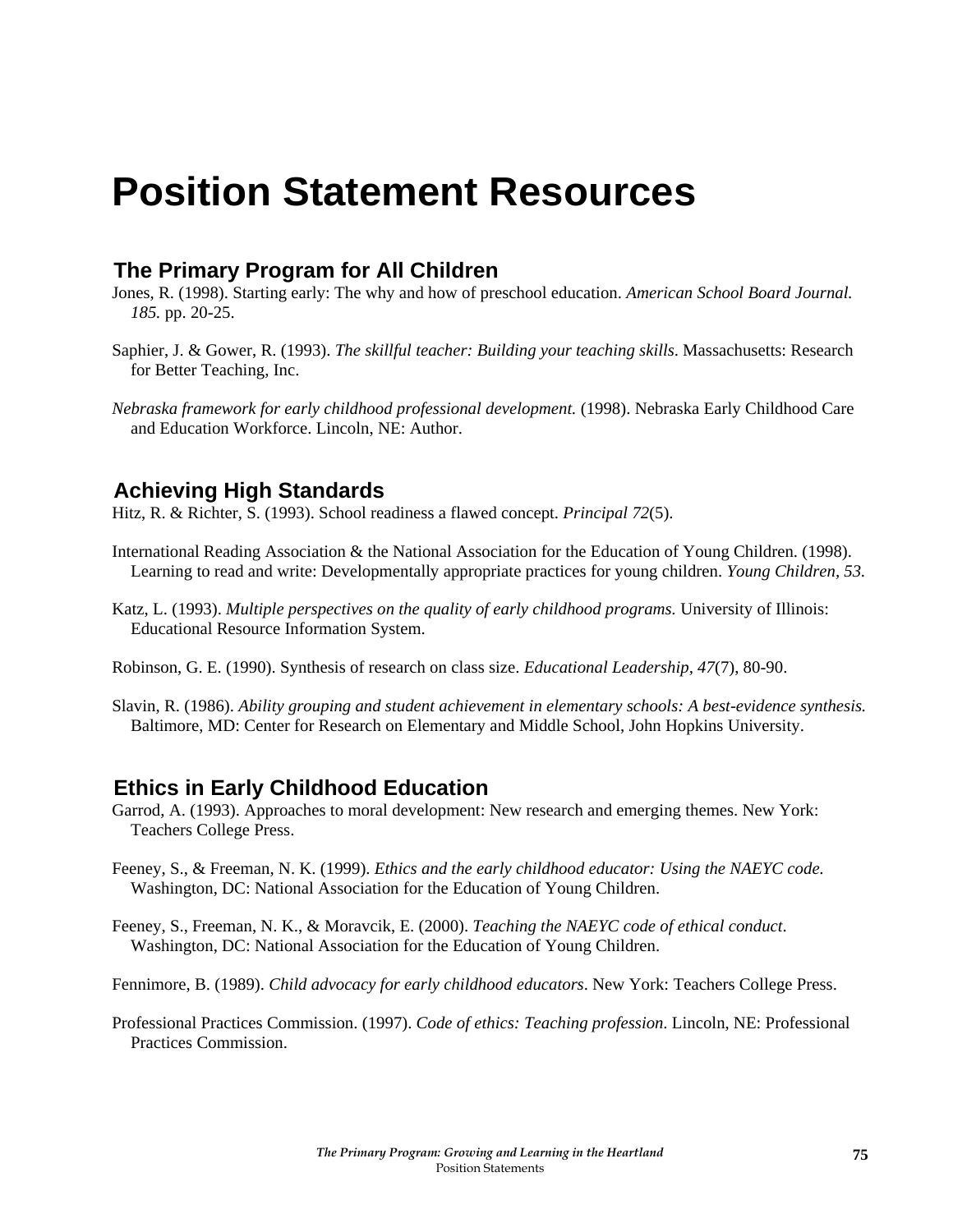#### **Home, School, and Community Partnerships That Work**

- Balley, J. & Moles, O. (1994). *Strong families, strong schools: Building community partnerships for learning.* Washington, DC: U. S. Department of Education.
- Epstein, J. (1995). School/family/community partnerships: Caring for the children we share. *Phi Delta Kappan 76*(9), 701-712.
- Family Involvement Partnership for Learning, 600 Independence Avenue, SW, Washington, DC 20202-8137.

Search Institute, 700 South Third Street, Suite 210, Minneapolis, MN 55415-1138.

Swick, K. J. (1992). *Teacher-parent partnerships.* Urbana, IL: ERIC Clearinghouse on Elementary and Early Childhood Education.

## **Building Effective School Teams**

Harper, A. (1992). *Skill building for self-directed team members*. New York: MW Corporation.

- Smith, S. & Piele, P. (Eds.). (1989). *School leadership: Handbook for excellence*. Washington, DC: ERIC Clearinghouse on Educational Management.
- Zenger, J., Musselwhite, E., Hurson, & Perrin, C. (1996). *Leading teams: Mastering the new role*. Burr Ridge, IL: Business One Irwin.

## **Active Learning Through Play**

Hohmann, M. & Weikart, D. (1997). *Educating young children.* Ypsilanti, MK: High Scope Press.

- New York State Department of Education & University of the State of New York. *Preschool planning guide.* Albany, NY: Authors.
- Nuba, H., Searson, M. & Sheiman, D. (Eds.). (1994). *Resources for early childhood: A handbook.* New York: Garland Publishing.
- Paley, V. (1992). *You can't say-you can't play.* Cambridge, MA: Harvard University Press.
- Seefeld, C. (1999). *The early childhood curriculum.* New York: Teachers College Press.

### **Teaching to the Ways Children Learn**

- Armstrong, T. (1993). *Seven kinds of smart: Identifying and developing your many intelligences*. New York: Plume.
- Armstrong, T. (1994). *Multiple intelligence in the classroom*. Alexandria, VA: Association of Supervision and Curriculum Development.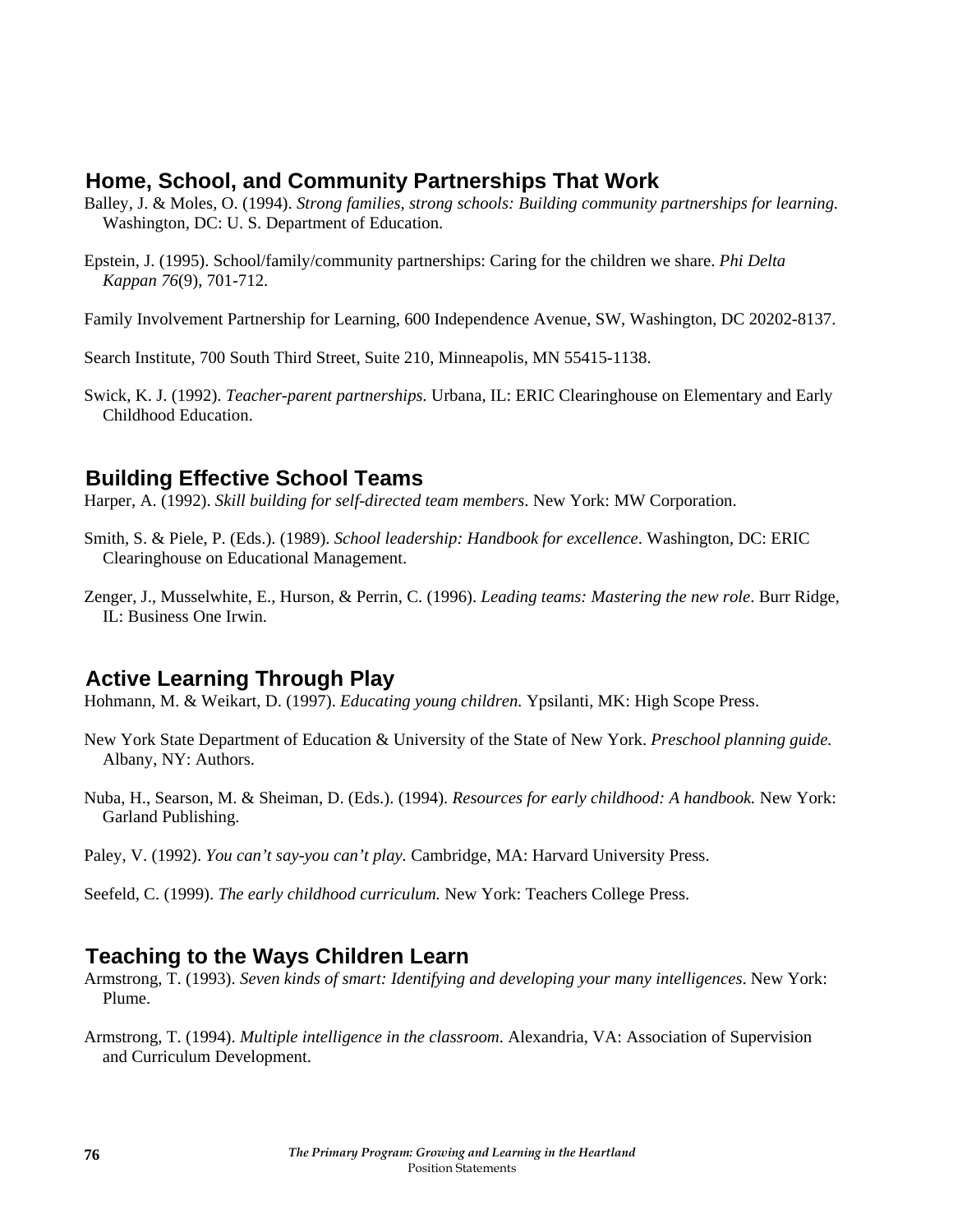- Burns, M., Griffin, P., & Snow, C. (Eds.). (1999). *Starting out right: A guide to promoting children's reading success*. Washington, DC: National Academy Press.
- Chen, Jic-Q (Ed.). (1998). *Project spectrum: Early learning activities.* New York: Teachers College Press and National Association for the Education of Young Children.
- Klugman, E. & Smilansky, S. (1990). *Children's play and learning: Perspectives and policy implications.* New York: Teachers College Press.
- Labinowica, E. (1980). *A Piaget primer: Thinking, learning, teaching.* Menlo Park, CA: Addison-Wesley.
- Marzano, R., et al. (1988). *Dimensions of thinking: A framework for curriculum and instruction.* Alexandria, VA: Association for Supervision and Curriculum Development.
- Sousa, D. (1998). *How the brain learns.* Thousand Oaks, CA: Corwin Press.
- Wolfe, P. (1997). *Translating brain research into educational practice*. [sound recordings]. Alexandria, VA: Association for Supervision and Curriculum Development.

#### **School Readiness**

- Cosden, M., Zimmer, J., & Tuss, P. (1993). The impact of age, sex and ethnicity on kindergarten entry and retention decisions. *Educational Evaluation and Policy Analysis, 15*(2), 209-222.
- National Association for the Education of Young Children. (1995). NAEYC position statement on school readiness. *Young Children, 46*(1).
- Walmsley, S., & Walmsley, B. (1996). *Kindergarten: Ready or not?* Portsmouth, NH: Heinemann.
- West, J., Hausking, E., & Collins, M. (1993). *Readiness for kindergarten: Parent and teacher beliefs.*  Washington, DC: National Center for Education Statistics.

#### **Tracking and Retention**

- Center for Policy Research in Education, Rutgers University. (1990). *Repeating grades in school: Current practice and research evidence.* New Brunswick, NJ: Author.
- Cosden, M., Zimmer, J. & Tuss, P. (1993). The impact of age, sex and ethnicity on kindergarten entry and retention decisions. *Educational Evaluation and Policy Analysis, 15*(2), 209-222.
- Massachusetts Board of Education. (1990). *Structuring schools for success: A focus on grade retention*. MA: Author.
- Meisels, S. J. (1992). Doing harm by doing good: Latrogenic effects of early childhood enrollment and promotion policies. *Early Childhood Research Quarterly, 7*(2), 155-175.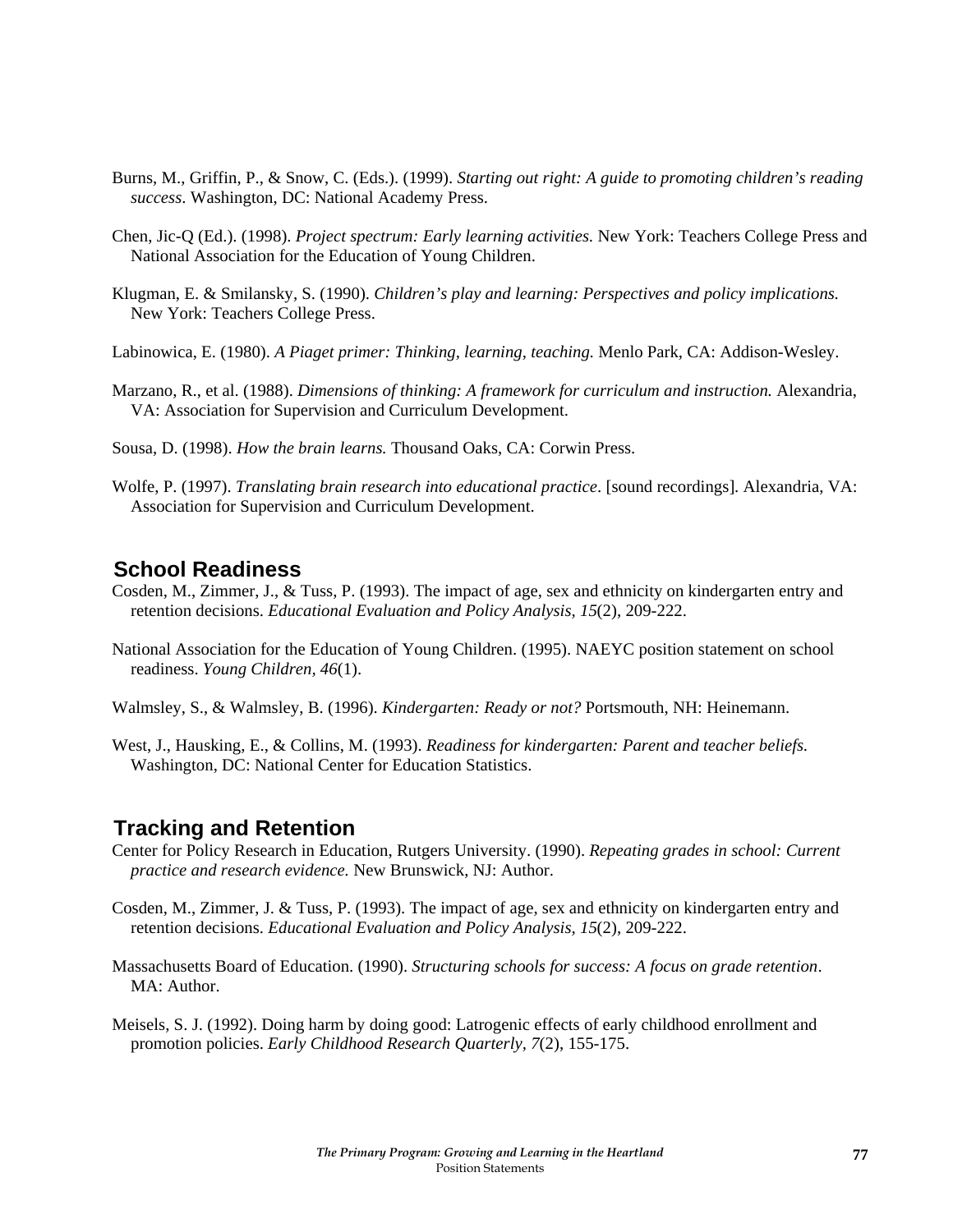- Plummer, D., Liniberger, M., & Graziano, W. (1987). The academic and social consequences of grade retention: A convergent analysis. In Katz, L. G. (Ed.). *Current Topics in Early Childhood Education, Vol. VI*. Norwood, NJ: Ablex Publishing Corporation.
- Robinson, G. E. (1990). Synthesis of research on class size. *Educational Leadership, 47*(7), 84-88.
- Shepard, L., & Smith, M. (1990). Synthesis of research on grade retention. *Educational Leadership, 47*(8), 84-88.
- Shepard, L. & Smith, M. (1986). Synthesis of research on school readiness and kindergarten retention. *Educational Leadership, 44*(3), 78-86.
- U. S. Department of Education. (1999). *Taking responsibility for ending social promotion: A guide for educators and state and local leaders.* Washington, DC: Author.

### **Assessment of Young Children**

- Bredekamp, S. & Rosegrant, T. (Eds.). *Reaching potentials: Appropriate curriculum and assessment for young children.* Washington, DC: National Association for the Education of Young Children.
- Bredekamp, S. & Rosegrant, T. (Eds.). (1995). *Reaching potentials: Transforming early childhood curriculum and assessment, Volume 2.* Washington, DC: National Association for the Education of Young Children.
- Davies, A., Politano, C., Cameron, C., & Gregory, K. (1992). *Together is better: Collaborative assessment, evaluation, and reporting.* Winnepeg, Canada: Peguis Publishers.
- Hills, T. W. (1993). Assessment in context: Teacher and children at work. *Young Children, 48*(5), 20-28.
- Kamii, C. (Ed.). (1990). *Achievement testing in the early grades: The games grown-ups play.* Washington, DC: National Association for the Education of Young Children.
- Katz, L. G. (1997). A developmental approach to assessment of young children. *ERIC Digest*. Champaign, IL: ERIC Clearinghouse on Elementary and Early Childhood Education. (EDO-PS-97-18).
- Kohn, A. (1993). *Punished by rewards.* New York, NY: Houghton Mifflin Company.
- McAfee, O. & Leong, D. (1994). *Assessing and guiding young children's development and learning.* Needham Heights, MA: Allyn Bacon.
- Meisels, S. J. (1989). *Developmental screening in early childhood: A guide (3rd edition).* Washington, DC: National Association for the Education of Young Children.
- Meisels, S. J. (1989). High stakes testing in kindergarten. *Educational Leadership*, 46(7), 16-22.

Perrone, V. (1991). On standardized testing. *Childhood Education, 67*(3), 132-141.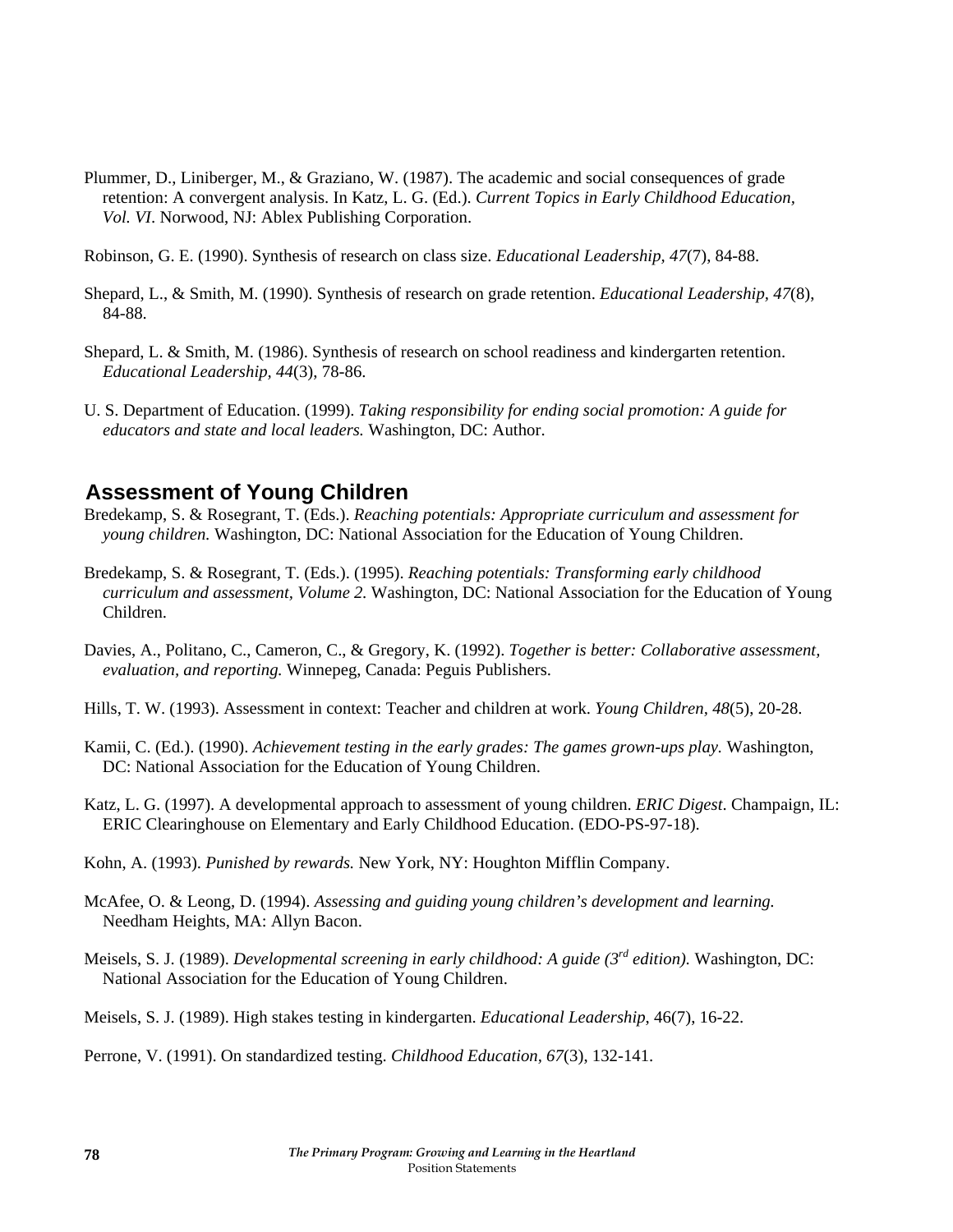#### **Class Size**

- Achilles et al. (1996). AIR, RAND, PACE, and Ed Source. (1998). *Evaluating California's class size reduction initiative: The year 1 data collection component.* Grant proposal submitted to Koret Foundation: Palo Alto, CA.
- Egelson, P., Harma, P. & Achilles, C. (1996). *Does class size make a difference? Recent finding from state and district initiatives.* Washington, DC: ERIC Clearinghouse. ED 398-644.
- Finn, J. (1998). *Class size and students at risk: What is known? What is next?* Washington, DC: U. S. Department of Education, Office of Educational Research and Improvement, National Institute on the Education At-Risk Student.
- Florida Department of Education-Office of Policy Research. (1998). *The relationship of school and class size*  with student achievement in Florida: An analysis of statewide data. FL: Florida Department of Education.
- Maier, P., Moinar, A., Percy, S., Smith, P. & Sahorick, J. (1997). *First year results of the student achievement guarantee in education program.* Milwaukee, WI: University of Wisconsin-Milwaukee.
- Mosteller, F., Light, R. & Sachs, J. (1996). Sustained inquiry in education: Lessons from skill grouping and class size. *Harvard Educational Review 66*(4): 842.

#### **Technology and Young Children**

Hinchliffe, L. J. (1996). *Helping early childhood teacher education students learn about the internet.* Clearinghouse on Elementary and Early Childhood Education. ERIC Digest. EDO-PS-96-5.

Kosakowski, J. (1998). *The benefits of information technology.* ERIC Digest. EDO-IR-98-04.

- Kulik, J. A. / (1994). Meta-analytic studies of findings on computer-based instruction. In E. L. Baker and H. F. O'Neil, Jr. (Eds.). *Technology assessment in education and training*. Hillsdale, NJ: Lawrence Erlbaum.
- McCraw, P. A. & Meyer, J. E. (1999). *Technology and young children: What teachers need to know.* University of Southern Indiana.
- Rothenberg, D. (1995). *The internet and early childhood educators: Some frequently asked questions.* ERIC Digest. EDO-PS-95-5.
- U. S. Department of Education. (1996). Getting America's students ready for the 21<sup>st</sup> century: Meeting the technology literacy challenge. Washington, DC: U. S. Department of Education. [Online] Available at: [www.ed.gov/Technology/Plan/NatTechPlan.](http://www.ed.gov/Technology/Plan/NatTechPlan)
- Wright, J. & Shade, D. (1994). *Young children: Active learners in a technological age.* Washington, DC: National Association for the Education of Young Children.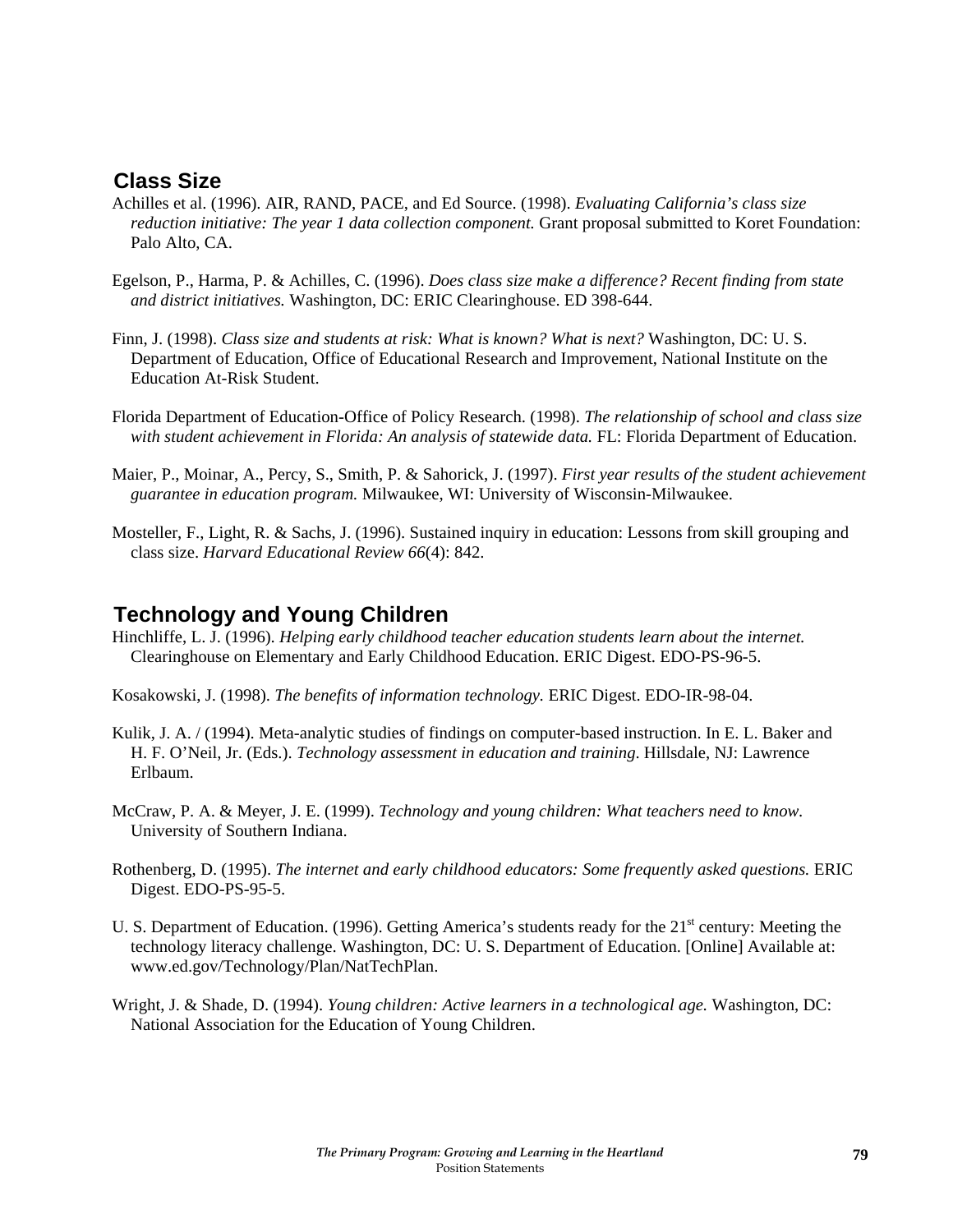### **Grouping for Learning**

Politano, C. & Davies, A. (1994). *Multi-age and more: Building connections.* Winnipeg, Canada: Peguis Publishers.

Schwartz, S. & Pollishuke, M. (1991). *Creating the child-centered classroom.* Katonah, NY: R. C. Owen.

Salvin, R. (1991). Are cooperative learning and 'untracking' harmful to the gifted? *Educational Leadership, 448*(March), 68-71.

Oakes, J. (1985). *Keeping track: How schools structure inequality.* New Haven, CT: Yale University Press.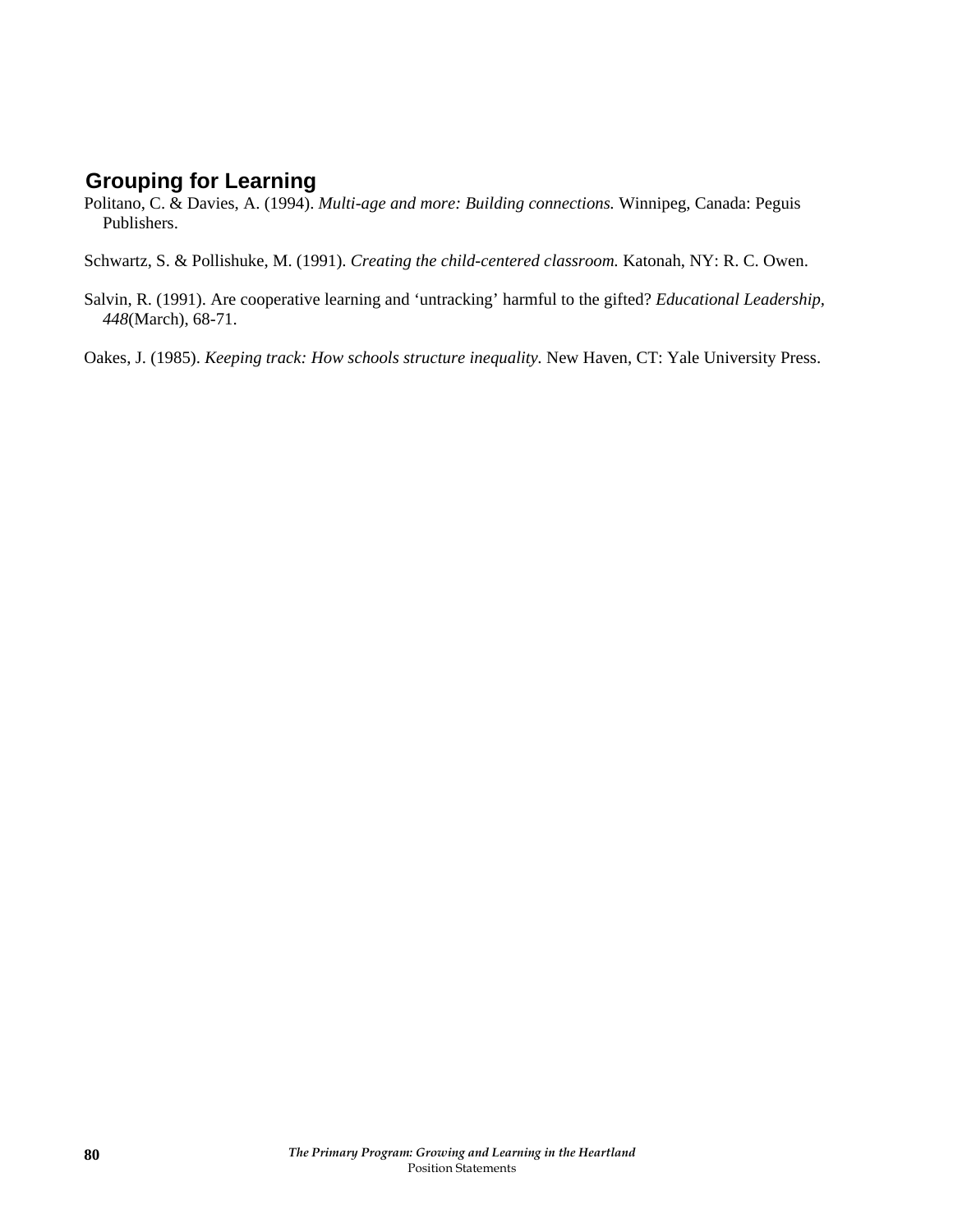# **Code of Ethical Conduct**

Position statement of the National Association for the Education of Young Children. Adopted 1989, amended 1997.

## **Preamble**

NAEYC recognizes that many daily decisions required of those who work with young children are of a moral and ethical nature. The NAEYC Code of Ethical Conduct offers guidelines for responsible behavior and sets forth a common basis for resolving the principal ethical dilemmas encountered in early childhood care and education. The primary focus is on daily practice with children and their families in programs for children from birth through 8 years of age, such as infant/toddler programs, preschools, child care centers, family child care homes, kindergartens, and primary classrooms. Many of the provisions also apply to specialists who do not work directly with children, including program administrators, parent and vocational educators, college professors, and child care licensing specialists.

#### **Core Values**

Standards of ethical behavior in early childhood care and education are based on commitment to core values that are deeply rooted in the history of our field. We have committed ourselves to

- Appreciating childhood as a unique and valuable stage of the human life cycle
- Basing our work with children on knowledge of child development
- Appreciating and supporting the close ties between the child and family
- Recognizing that children are best understood and supported in the context of family, culture, community, and society
- Respecting the dignity, worth, and uniqueness of each individual (child, family member, and colleague)
- Helping children and adults achieve their full potential in the context of relationships that are based on trust, respect, and positive regard

#### **Conceptual Framework**

The Code sets forth a conception of our professional responsibilities in four sections, each addressing an arena of professional relationships: (1) children, (2) families, (3) colleagues, and (4) community and society. Each section includes an introduction to the primary responsibilities of the early childhood practitioner in that arena, a set of ideals pointing in the direction of exemplary professional practice, and a set of principles defining practices that are required, prohibited, and permitted.

**The ideals** reflect the aspirations of practitioners. **The principles** are intended to guide conduct and assist practitioners in resolving ethical dilemmas encountered in the field. There is not necessarily a corresponding principle for each ideal. Both ideals and principles are intended to direct practitioners to those questions which, when responsibly answered, will provide the basis for conscientious decision-making. While the Code provides specific direction and suggestions for addressing some ethical dilemmas, many others will require the practitioner to combine the guidance of the Code with sound professional judgment.

The ideals and principles in this Code present a shared conception of professional responsibility that affirms our commitment to the core values of our field. The Code publicly acknowledges the responsibilities that we in the field have assumed and in so doing supports ethical behavior in our work. Practitioners who face ethical dilemmas are urged to seek guidance in the applicable parts of this Code and in the spirit that informs the whole.